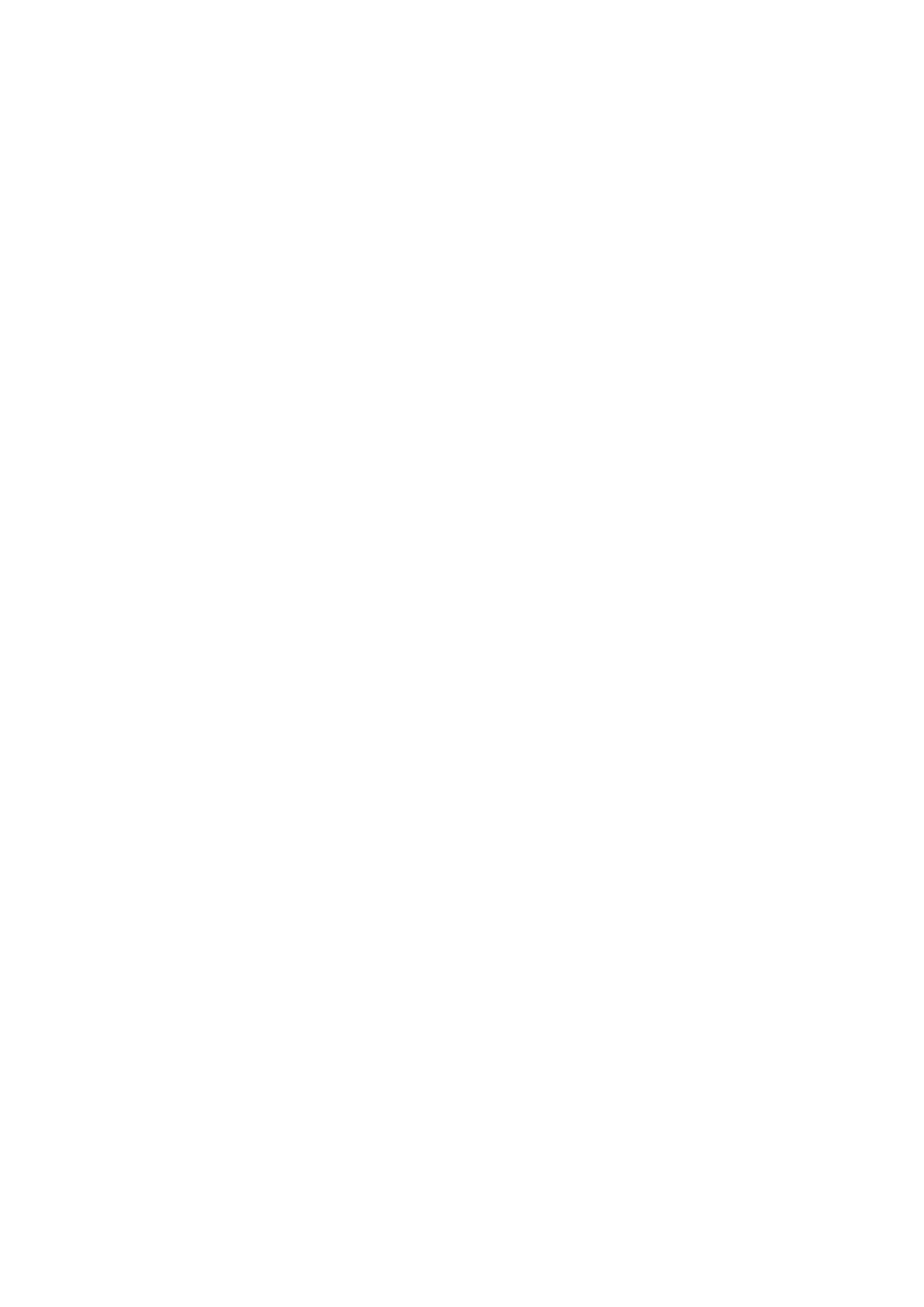# **Editorial**

The European Metropolitan Region of Nuremberg (EMRN), with around 3.5 million inhabitants, a GDP of €110 billion, more than 150,000 companies and a labour force of 1.8 million, is one of the strongest economic areas in Germany. The "automation and production technology" field of expertise is one of the seven technological core competencies that have been identified in the WaBe (Growth & Employment) model for sustainable growth and employment in the Metropolitan Region of Nuremberg. It is precisely in this field that the Nuremberg Chamber of Commerce and Industry performs a very active role in managing "Automation Valley Northern Bavaria".

Automation is an interdisciplinary technology that links mechanical engineering, electrical engineering and information technology. In addition, automation contributes to the international competitiveness of the manufacturing industry and offers excellent potential for ensuring value creation at a location whose labour costs are high by international standards.

With a view to the targeted strengthening of this interdisciplinary expertise, the Nuremberg Chamber of Commerce and Industry commissioned the Fraunhofer Working Group for Supply Chain Services (SCS) to make the regional industry structures for the Automation Valley transparent and thereby to pinpoint spheres of activity in which to further expand the field of expertise. An in-depth knowledge of the companies and establishments that are making a contribution to value creation in the field of expertise in terms of research, development, supply and manufacture as well as sales, monitoring, maintenance and repair or other services will enable the potential for new business processes as well as for co-operative ventures and investments to be identified and implemented.

The study therefore provides a consolidation and further development of the EMRN's WaBe model, using the field of expertise of automation & production technology as an example. It is addressed to members of the "Automation Valley Northern Bavaria" network as well as to potential investors and partners at political and administrative levels in the Metropolitan Region and in the Free State of Bavaria. The best way, after all, of developing the core competencies of the Metropolitan Region of Nuremberg as a home for the creative is through joint action.

Dirk von Vopelius | (Stephand School Markus Lötzsch President **Chief Manager**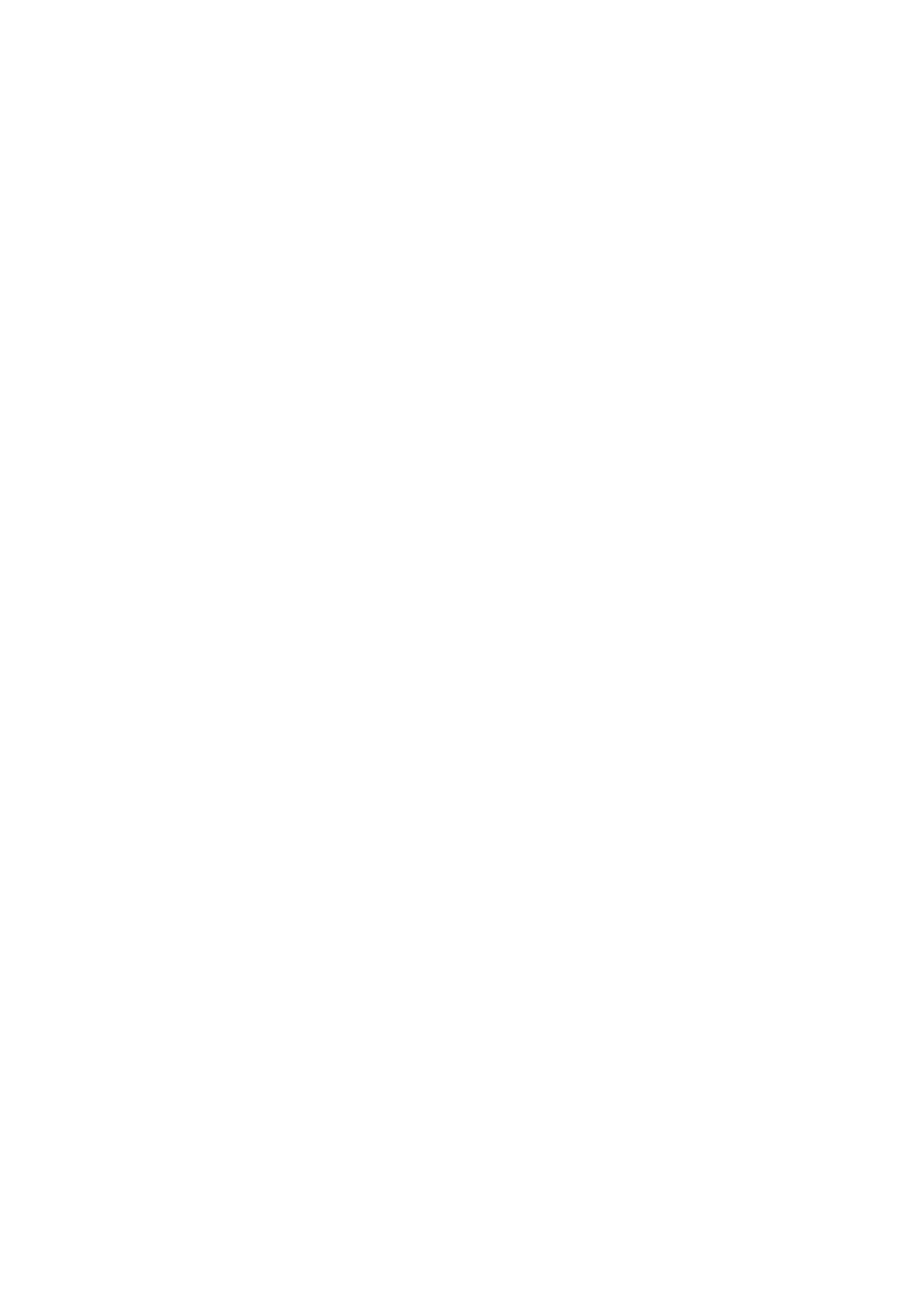# **Table of Contents**

| 1.    | Interrelationships in a Complex Industry Environment -                                                                 |  |
|-------|------------------------------------------------------------------------------------------------------------------------|--|
| 2.    | Delimitation of the Market of the Automation Industry 11                                                               |  |
| 2.1   | from the perspective of various associations 11                                                                        |  |
| 2.2   | and from the perspective of the automation industry                                                                    |  |
| 3.    | Value Chains in the Automation Area - A Basic Analysis. 15                                                             |  |
| 3.1   | Theory vs practice – statistical findings as reflected by                                                              |  |
| 3.2   | Summary: A model of value chains in the automation                                                                     |  |
| 3.3   |                                                                                                                        |  |
| 3.3.1 | Proportion of services in the industry as a whole and                                                                  |  |
| 3.3.2 |                                                                                                                        |  |
|       |                                                                                                                        |  |
| 4.    | Automation Valley Northern Bavaria - Structure of Companies<br>and Assessment of Potential for Further Settlements  28 |  |
| 4.1   | What already exists? - structural analysis of the local                                                                |  |
| 4.2   | Where are there "gaps in expertise"? $-$ a methodical<br>31                                                            |  |
| 4.2.1 |                                                                                                                        |  |
| 4.2.2 | Services – the regional requirements are comprehensively<br>34                                                         |  |
| 4.2.3 | 35                                                                                                                     |  |
| 5.    |                                                                                                                        |  |
|       |                                                                                                                        |  |
|       |                                                                                                                        |  |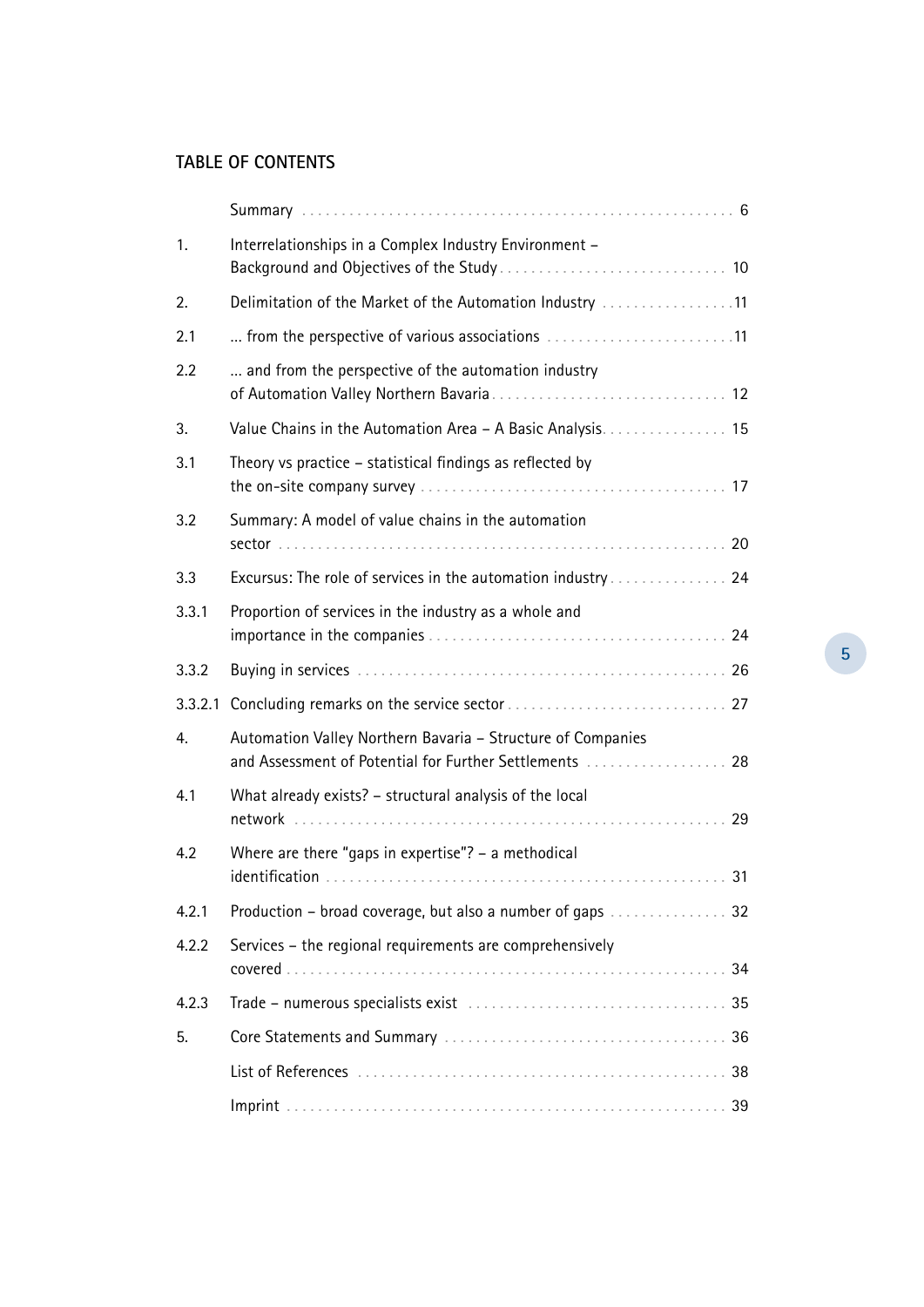# **BACKGROUND**

Automation technology is one of the keys to the global competitiveness of Germany as an industrial location. Northern Bavaria has industrial, service-oriented and scientific potential of international importance in this field. A wide range of providers of installations and technologies as well as service providers cover all important business segments. These include, for example, the fields of electrical drive technology, instrumentation and control technology, software for automation, system integration and end-to-end solutions for factory automation. The "Automation Valley Northern Bavaria" initiative promotes the strengthening of competitiveness and the innovativeness of Northern Bavarian automation technology.

According to the Prognos study, "Future Markets in 2020", "automation & production technology" is and will continue to be one of the most important international markets up to the year 2020. Automation is an interdisciplinary technology that links mechanical engineering, electrical engineering and information technology. Electrical automation technology alone has around 40,000 employees in more than 300 companies in the region – "Automation Valley Northern Bavaria". In addition, automation contributes to the international competitiveness of the manufacturing industry and offers excellent potential for ensuring value creation at a location whose labour costs are high by international standards.

# **OBJECTIVE**

Targeted strengthening of this interdisciplinary expertise begins, in the view of the Nuremberg Chamber of Commerce and Industry, with the performance relationships in our "Automation Valley" – i. e. with the value chains and networks. To this end, the Nuremberg Chamber of Commerce and Industry has commissioned the Working Group Supply Chain Services (SCS) of the Fraunhofer Institute for Integrated Circuits IIS to carry out the present study. The aim of the study is to use an objective view, supported in both quantitative and qualitative terms, as a basis for making the regional industry structures for the Automation Valley transparent and for pinpointing spheres of activity with which to further expand the field of expertise.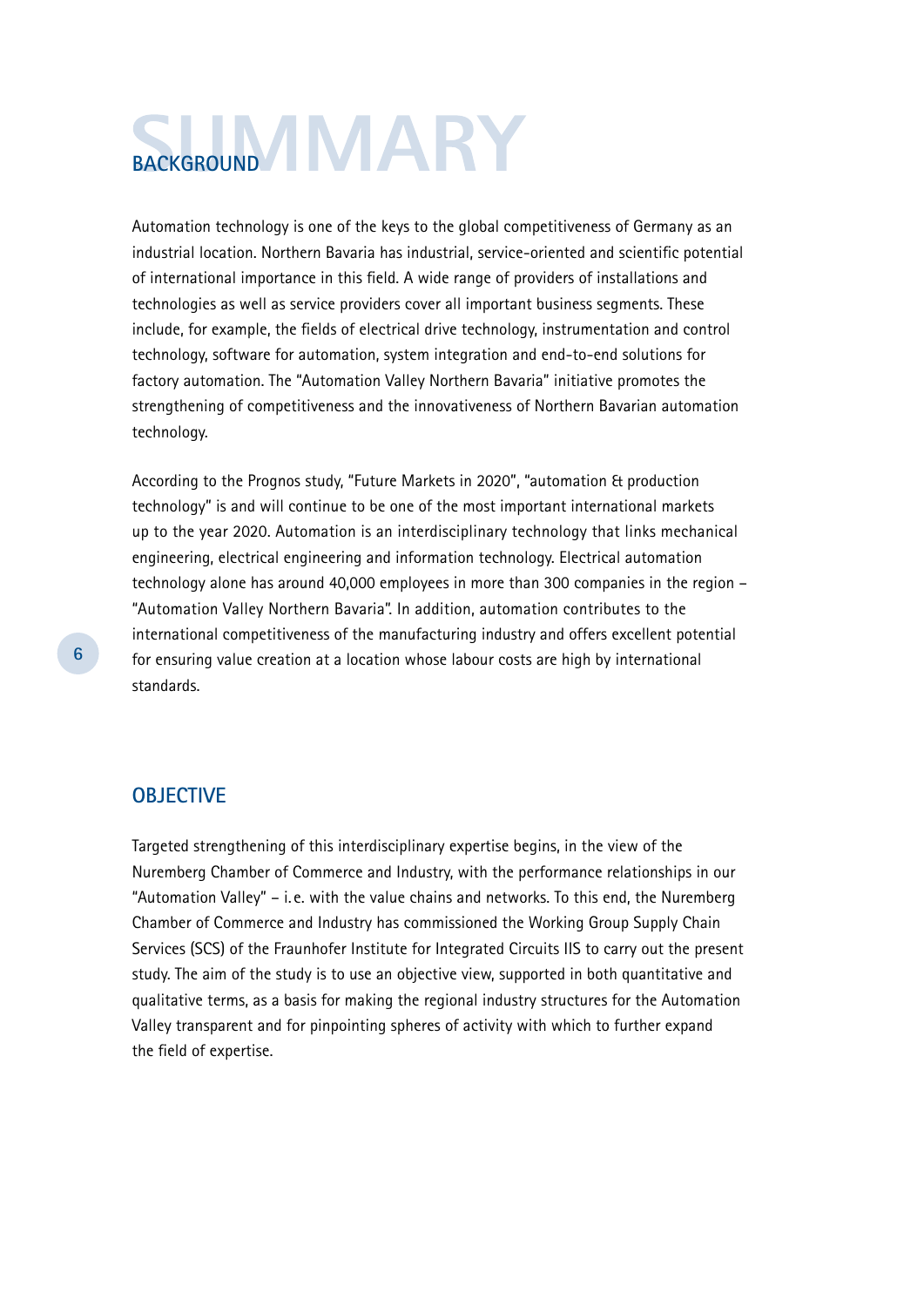# **Issues to be Addressed**

- Which companies, products and tasks does the automation area cover?
- What do the value networks in the automation area look like and who are the relevant suppliers for this economic activity?
- Are there »white spots« in the value network of the Metropolitan Region of Nuremberg or in the supplier landscape and, if so, in which locations/for which products?
- Where can potential for new business processes as well as for cooperative ventures and investments be identified and implemented?

# **Approach**

This study is based on analyzing value chain structures and determining the attractiveness of the respective value chains. Parameters for assessing attractiveness include economic indicators like import or export volumes, sales indicators, market growth and the volume of goods flows. The goods flows within the value creation stages are derived via an input/ output calculation. This enables those sub-markets that make a particularly strong contribution to the automation area to be identified. "White spots" are determined using data on locally based companies available at the Chamber of Commerce and Industry and in relevant corporate databases. To provide qualitative enhancement and substantiation of the indicators that were determined on a quantitative basis, interviews with experts were conducted.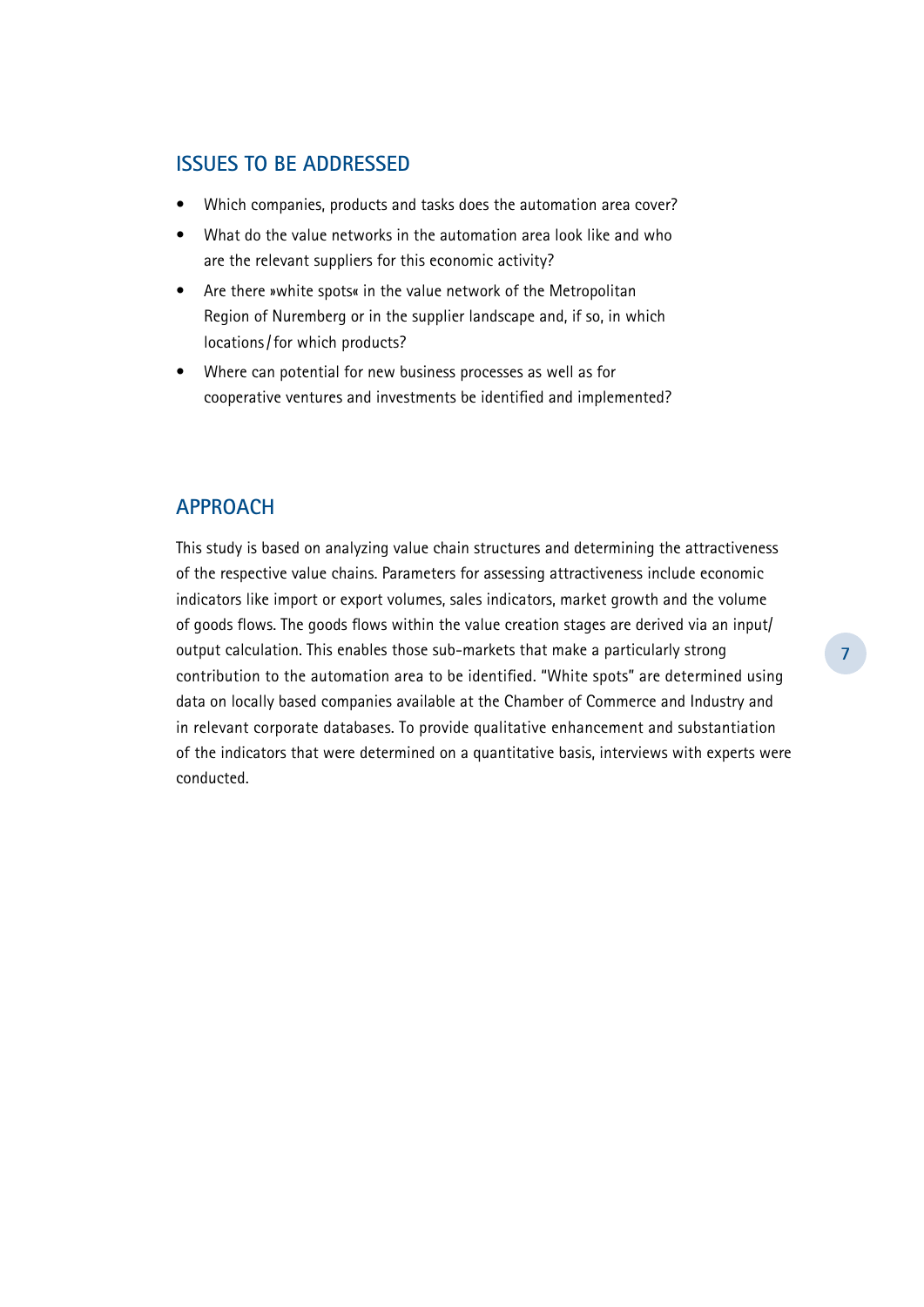# **Findings**

A classic value chain, in which linear processes are linked together in support of a value network, is not typical in the automation industry: Very rarely can value creation in the interdisciplinary automation industry be represented as a linear chain; as a rule, it is to be seen as a value network. Typically, one and the same company can act both as a supplier and a consumer of products and solutions.

Services along the process steps are becoming more and more important. Respondents in the study already estimate the proportion of services in the automation industry of the Metropolitan Region of Nuremberg at approx. 30 percent. What is common to all companies interviewed is that services are mostly offered in connection with a physical product. These then are what are known as "product-related services". Consultancy and design services are of particular importance here, as, in some companies, they are the decisive factor in winning orders.

There are, however, lines of business which, though highly attractive, have not yet been covered. Based on a methodical evaluation, the study identifies a broad and differentiated range of product manufacturers in Automation Valley Northern Bavaria. The study assessed 98 sectors that already have a connection to automation in respect of their product and service portfolio.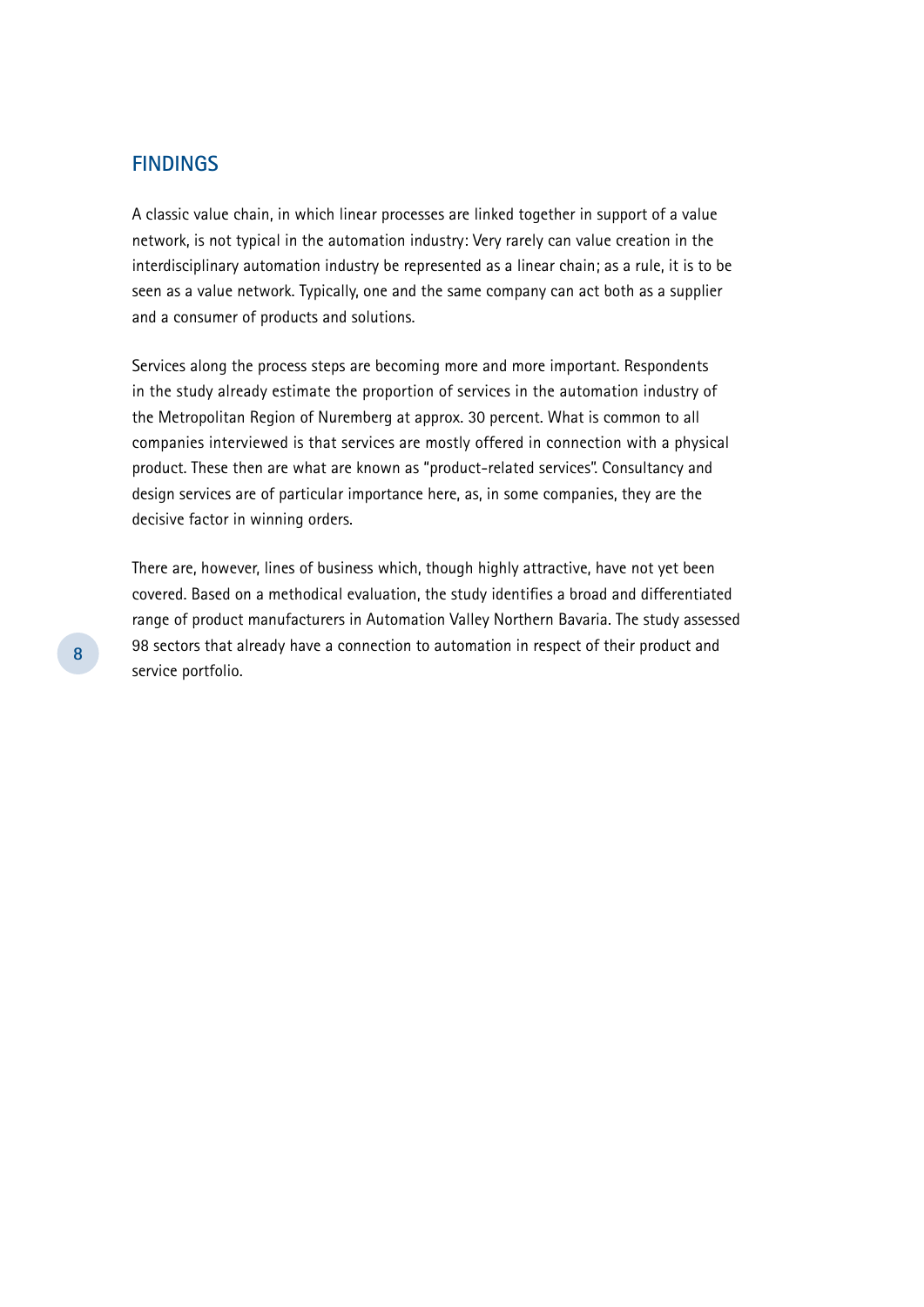# **Areas with potential in Automation Valley Northern Bavaria**

An analysis of the attractiveness indices revealed that, despite the diversity of provision in the manufacturing industry, there are still gaps in expertise; the study cites the following by way of example here:

- the manufacture of batteries and accumulators,
- the manufacture of hydraulic and pneumatic components and systems,
- • the manufacture of communication equipment and
- the manufacture of cooling and ventilation equipment.

Sensible additions on the service side, in particular, would be players from the areas of:

- • artificial intelligence
- man-machine interfaces

These lines of business with high attractiveness are scarcely represented, if at all, in Automation Valley Northern Bavaria.

# **Conclusion**

Strengthening the profile and image of Automation Valley Northern Bavaria can ensure better recognition value and international visibility. Member companies could become even more intensively involved in developing the Automation Valley brand here.

Over and above this, it would be possible to further increase networking and presence at Nuremberg's leading international trade fairs that have a direct link to the automation community.

The scientific spectrum of the R&D landscape can be conveyed in an even more transparent and needs-oriented manner.

The Automation Valley in the Metropolitan Region still has many opportunities to offer. Although no acute gaps in the value network have become apparent, attractive areas with potential can be identified in the field of expertise.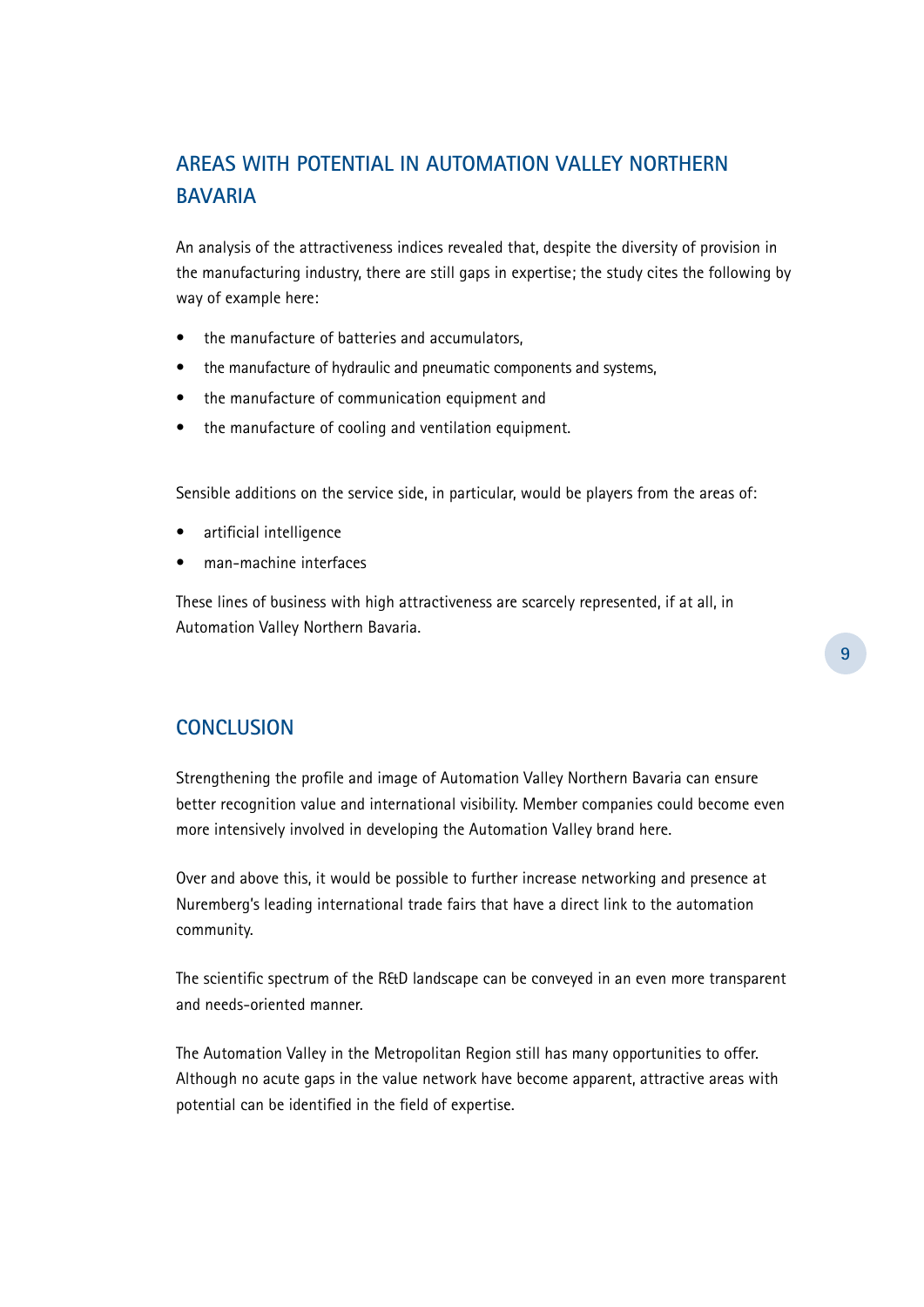# **1. Interrelationships in a Complex Industry Environment – Background and Objectives of the Study**

The automation industry, in its function as an interdisciplinary sector for the manufacturing industry, constitutes an important branch of economic activity in Germany and is a key element in the local sectoral mix, particularly with regard to the Metropolitan Region of Nuremberg. Automation Valley Northern Bavaria, which has around 220 members from research, industry, trade and specialized service providers, gives the automation industry in the region a strong network. The members act as intermediaries for local industry, but also for contact persons from outside the industry, so as to provide effective support for specialist exchanges as well as internal and external networking. At the beginning of 2013, the Nuremberg Chamber of Commerce and Industry, as one of the initiators and supporters of Automation Valley Northern Bavaria, prompted an investigation into the structural characteristics and value chain interrelationships of the local industry, carried out in a study together with the Fraunhofer Working Group for Supply Chain Services (SCS).

Core questions addressed by the study were:

- What is meant by the term "automation"?
- How is the automation industry in the Metropolitan Region of Nuremberg /Automation Valley Northern Bavaria organized?
- How is the local automation industry supplied and what products and supplies are required?
- What product-enhancing services are offered by companies in the automation industry?
- Are there "gaps" in the local value chain and, if so, by what kinds of expertise could they be filled, if necessary?

The following statements address the findings of the study in the form of a brief outcome report. The primary aim is to analyze the value chains or networks in which the local industry (in Automation Valley Northern Bavaria) is embedded. In methodological terms, the findings are based on quantitative statistical evaluations, database analyses and qualitative data collected as part of a project-related series of interviews with selected representatives from local companies.

**10**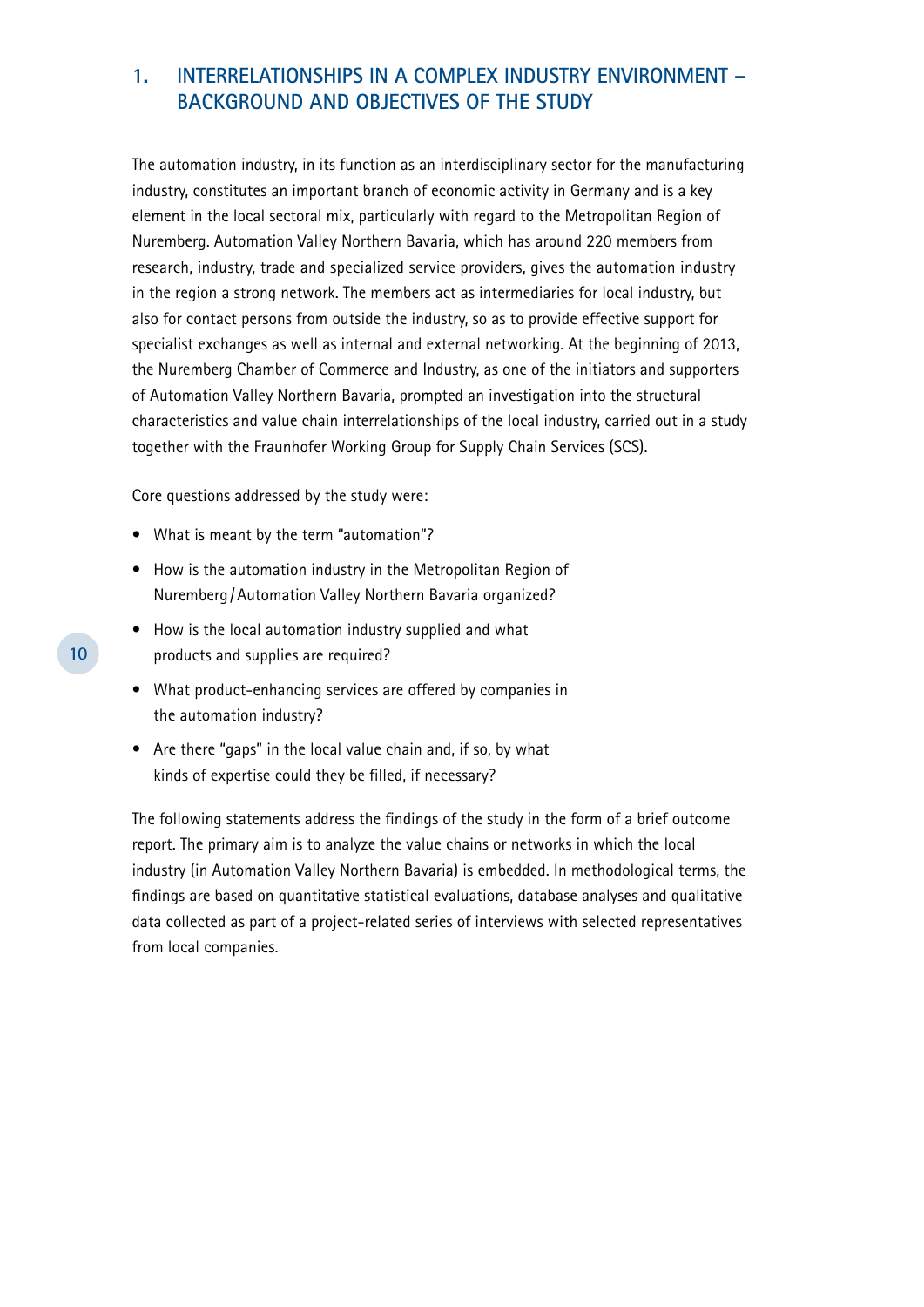# **2. Delimitation of the Market of the Automation Industry …**

### **2.1 … from the perspective of various associations**

The automation industry is characterized by a wide variety of activities and interrelationships with a large number of supplier and consumer sectors. This fact makes it relatively difficult to provide a uniform definition of the economic areas affected by "automation" expertise.

According to DIN V 19233, automation is "equipping a device so that it operates as intended, either entirely or in part, without human intervention".1 This definition is scarcely geared to individual manufacturing industries and deliberately provides a relatively broad interpretation of the "automation" concept. The VDI (Association of German Engineers) makes a further attempt at reconciling all the characteristics of "automation", summarizing it as the "… use of automation technology's concepts, methods, tools, products and solutions in processes or products – both for business purposes and in practical implementation".<sup>2</sup>



**<sup>1</sup> Deutsches Institut für Normung e. V.: DIN V 19233: Control Technology – Process Automation – Automation with Process Computer Systems, Definitions.**

**<sup>2</sup> Vgl. VDI 2009.**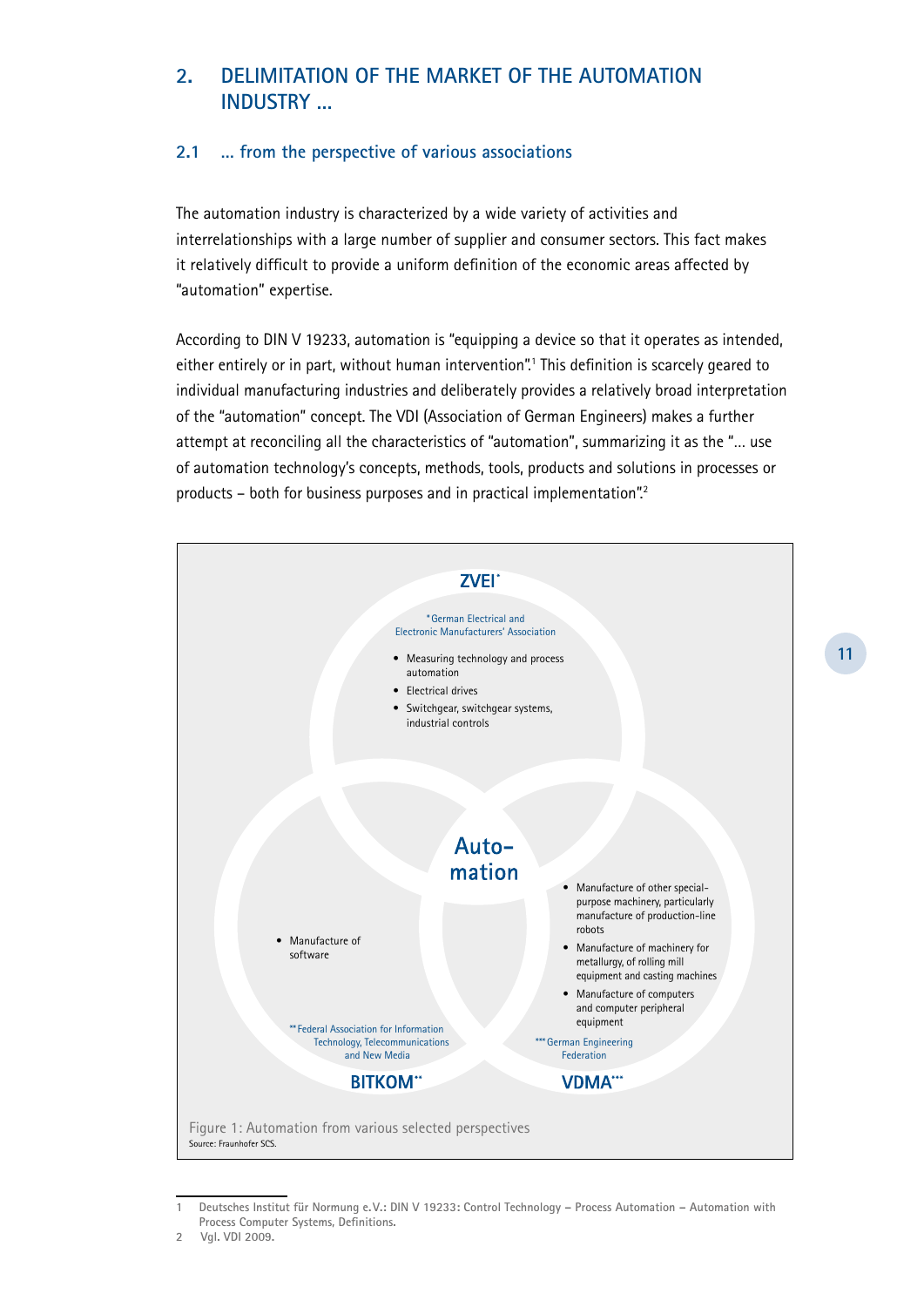The associations active in the overlapping area of automation, on the other hand, define the term from their own perspective in each case. Thus, for the ZVEI (German Electrical and Electronic Manufacturers' Association), the focus of analysis is on the segments of "electrical drives", "switchgear, switchgear systems, industrial controls" and "measuring technology and process automation".<sup>3</sup> The perspective of the association is strongly oriented towards the actual components that the manufacturing industry produces in these segments. The VDMA (German Engineering Federation) primarily assigns areas from classical mechanical engineering to "automation". BITKOM (Federal Association for Information Technology, Telecommunications and New Media), for its part, sees the manufacture of software as a central component of automation.

The area of overlap between these three individual perspectives, each with the focus of an automatic process or product function, can therefore be viewed as a first approximation to a comprehensive definition of the concept.

#### **2.2 … and from the perspective of the automation industry of Automation Valley Northern Bavaria**

The contact persons from business and research in the Metropolitan Region of Nuremberg and Automation Valley Northern Bavaria likewise adopt different definitions and views. "Automation" was usually defined in a deliberately pragmatic manner from the corresponding perspective as the "means to an end", as the "replacement of human work by machine", as all areas in which "IT is used in production or in process control", or as "other industries' facilitator or vicarious agent". The multi-layered nature of the industry, which is hard to pin down in a single core statement, also soon becomes visible here. The study therefore developed a layer model, which represents the complexity of the automation industry and is designed to support the following observations.

There are therefore sectors and branches of economic activity that can be uniquely (but usually not completely) assigned to the interdisciplinary industry of automation (first layer). In addition, there are sectors that serve automation as one of several branches of economic activity (second layer) as well as industries whose products can be assigned to automation only indirectly or as preliminary services (third layer). The diversity in respect of the assignment of sectors that these three layers make apparent is also shown, in particular, in the automation industry's product range.

**<sup>3</sup> Cf. Kegel, 2012; Ziesemer, 2009.**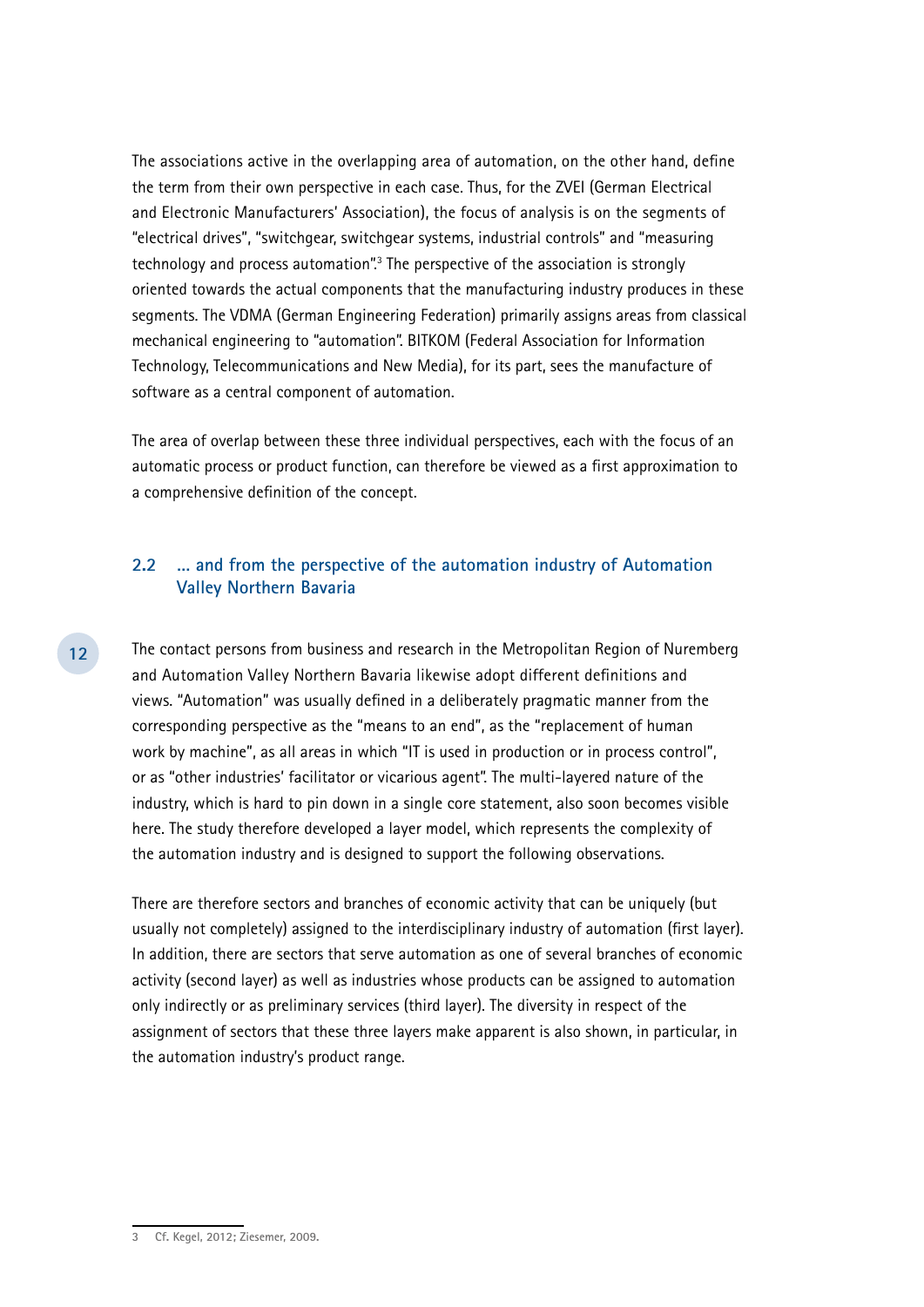Figure 3 below attempts to assign the various goods, some of which are more strongly linked to automation than others, to the layers that have already been introduced. The multi-layered services that are provided by automation industry companies as supplements to the products offered must not be ignored in this context. These services, however, cannot be assigned to an individual layer, but are generally available across products as value-added services.

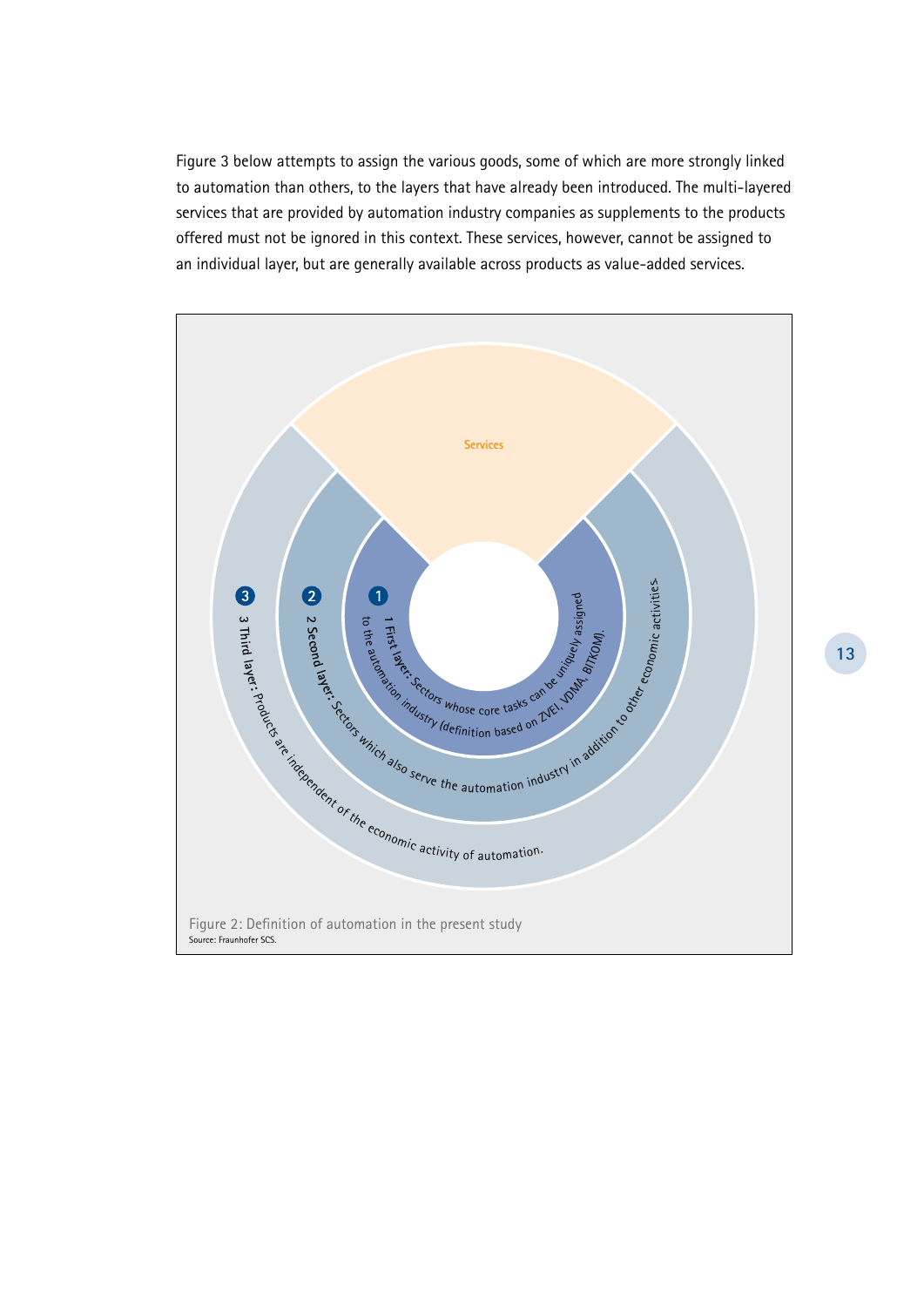

The circular graphic comprises (by way of example) raw materials, semi-finished goods, subassemblies and individual components as well as finished parts and systems that are important to automation. Automation solutions consist of these and other building-blocks. What must not be forgotten is that it is only the integration and intelligent control of complex assemblies by means of control technology and IT that turns the products into real automation solutions. Nevertheless, the manufacture of individual components must also be designated as belonging to the automation industry.

**14**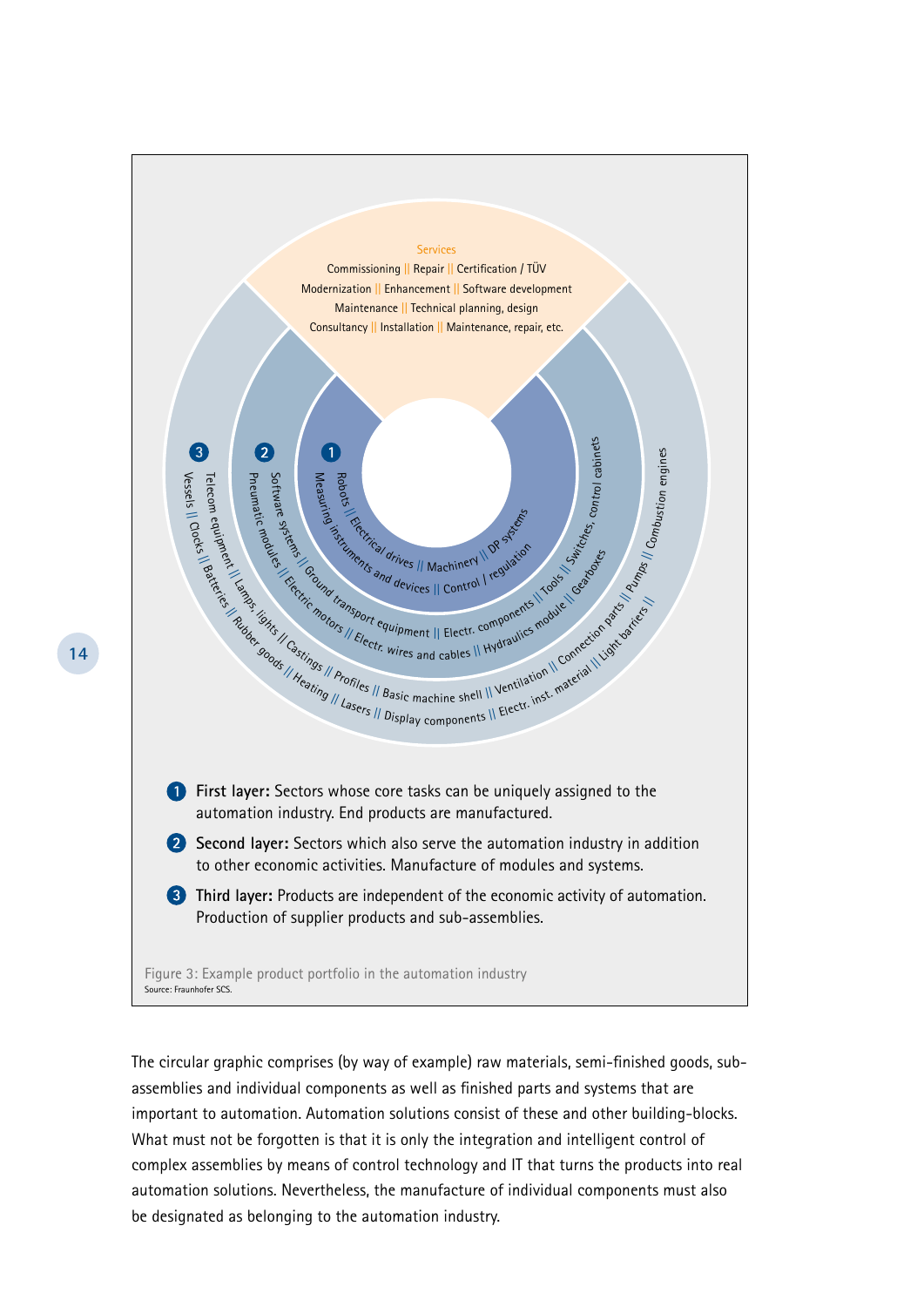# **3. Value Chains in the Automation Area – A Basic Analysis**

In order to be able to understand and classify the automation industry's value chain/network, the basic structure of a supply chain according to Klaus<sup>4</sup> should first be explained. The basis of the flow concept in value chain management is the so-called "order-to-payment process", which is carried out within every company in order to fulfil customer requirements. Orders on the part of customers need to be generated and then internally processed or fulfilled. These internal processes comprise, amongst other things, materials management (purchase, procurement, etc.), the manufacture of the desired product, the warehousing of raw materials, semi-finished products and finished goods, distribution and, finally, delivery to customers (after-sales services may be added). In addition, administrative processes must also be handled, comprising, for example, invoice raising or the collection of the invoice amount. The following is a simplified representation of the processes described here.



Figure 4: Order-to-payment process within a company Source: Fraunhofer SCS, based on an Klaus (2003), p. 24.

Figure 4 above shows the different processes performed within a company that acts as a link between suppliers and customers. These activities can be described as "S-curves", each of which represents a part of the information, goods and money flows. Depending on a company's vertical integration/real net output ratio, these "S-curves" may have different characteristics. If finished goods are stored, for example, it is possible to supply the customer directly following order receipt without involving a production process. It is also possible, given maintenance of sufficient stocks, to produce directly, i. e. without having to procure raw materials beforehand.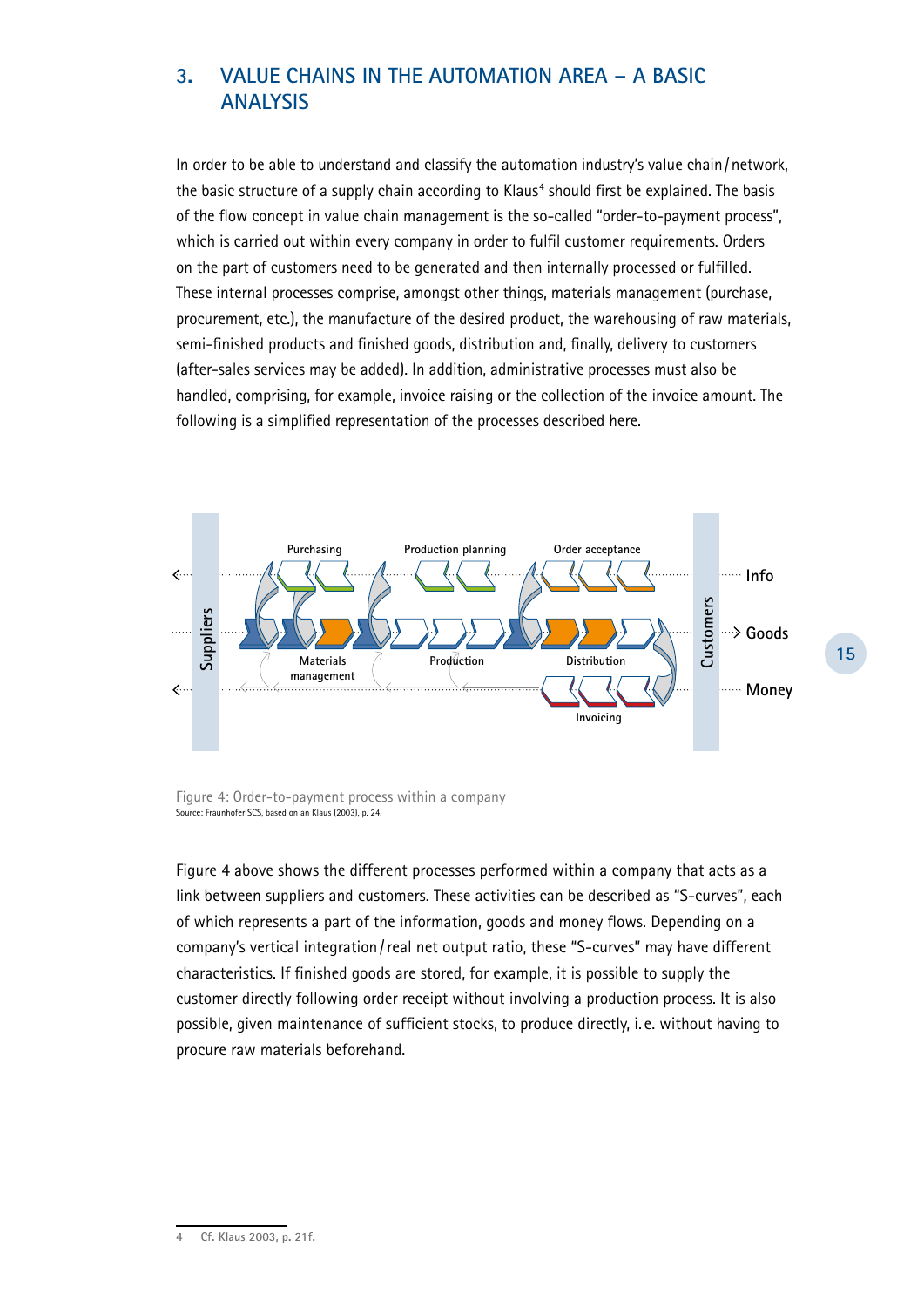In order to be able to provide a comprehensive examination and analysis of the automation industry, it is also important to have an extensive understanding of the way in which the companies involved interact. The "order-to-payment process" described above, which is carried out only within an individual company, must be extended to include all companies involved in the value creation of a branch of economic activity. To achieve a value chain that is comprehensively efficient and optimal, each of the processes carried out within a company must be integrated, with the definition of uniform interfaces having a major role to play here. Typically, this means the system interfaces in respect of contract award and execution between the individual companies but, because of the necessary integration of different product components, as uniform an interface as possible is also required at product level in the case of the automation industry. This is the only way to have flexible collaboration between different partners within the value chain.

The automation industry can therefore be depicted as a system of flows of inputs into the sector (from supplier industries), flows within the automation sector and flows out of the sector (to consumer industries). The flows within the automation area can, in turn, be interpreted as a concatenation of several "order-to-payment processes", which are carried out in upstream or downstream companies in each case. The "S-curves" in Figure 5 represent individual companies which alternately act both as customers of an upstream partner and suppliers of a downstream one.



Figure 5: Flow concept based on the example of the automation industry Source: Fraunhofer SCS, based on Klaus (2003), p. 25.

In line with the representation in Figure 5, the flows within the industry are analyzed from left to right according to the flow direction, from supplies of third-party sectors via the automation industry to the outputs and customers of the industry. In principle, this model can be applied to virtually all branches of economy activity. What is peculiar to the

**16**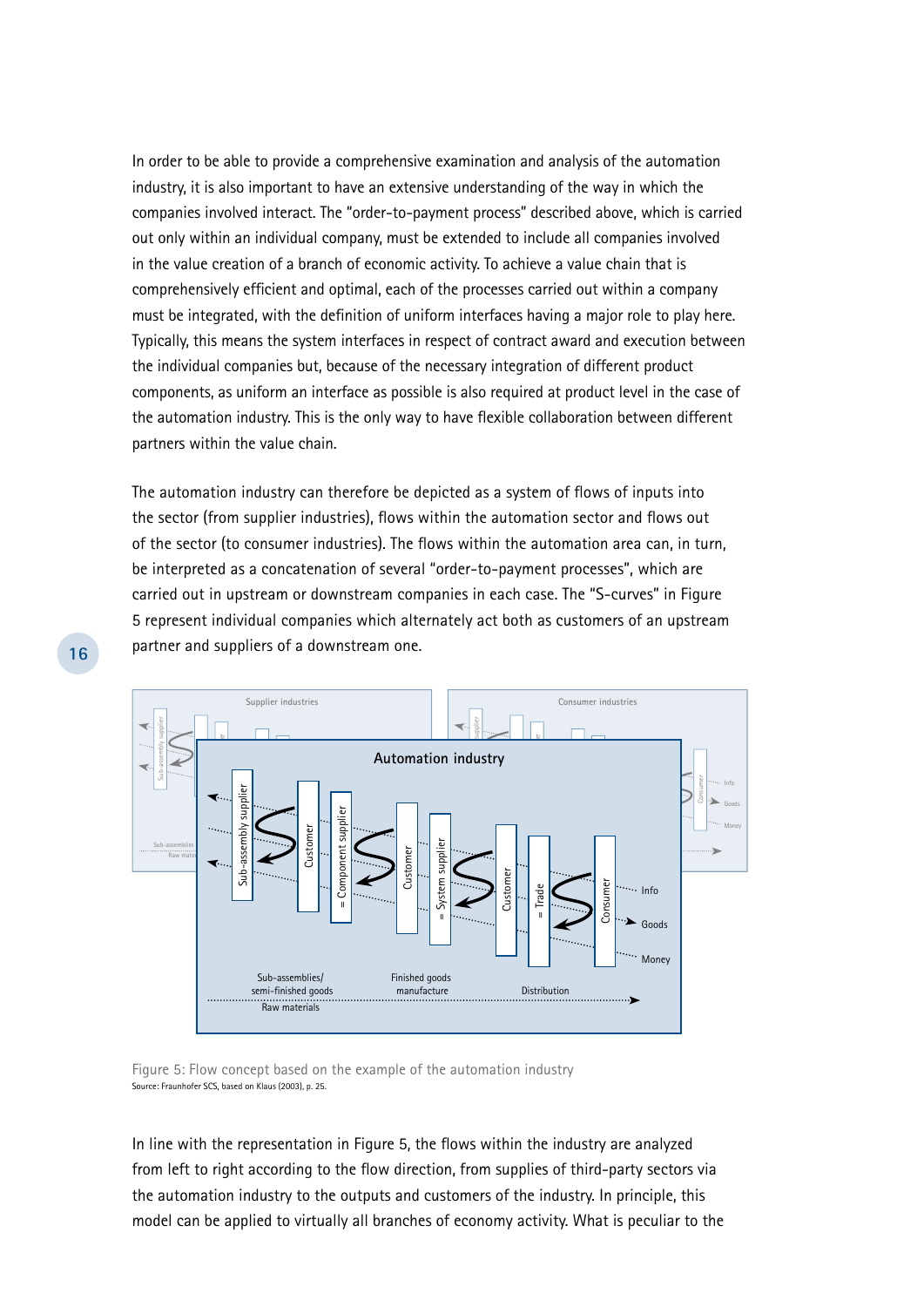automation industry, however, is the close link between the companies involved. As already shown in Figure 2 and in Figure 3, the automation industry comprises a very wide variety of merchandise and goods. In the course of the study, it has been shown that the (sub-) products manufactured in the automation value chain do not necessarily pass through the value creation system in the form of a chain, but are intertwined with one another in the form of a network. One and the same company can act both as a supplier and as a consumer of products and solutions. The high complexity of the goods and services in the field of automation technology means that the above-mentioned integration of different products and services between several players is crucially important to being able to act as a comprehensive solution provider in relation to the consumer industries.

#### **3.1 Theory vs practice – statistical findings as reflected by the on-site company survey**

An analysis of the Federal Statistical Office's national accounts according to the interdependence of automation-related industries for Germany enables the automation sector's rough input and output flows to be represented. Figure 6 outlines the types of goods that flow into the automation industry as input factors (or the sectors from which they flow) and the types of products that are created by the automation industry (or the sectors for which they are created) and ultimately supplied to customer industries / end consumers.



**1)** 2% rubber and plastic products **2)** 2% real estate services **3)** 3% Instruments and **1)** 12% Machinery **2)** 10% Motor vehicles, trailers and semi-trailers **3)** 4% Repair, appliances for measuring, checking and other purposes, electromedical equipment, data carriers **4)** 3% Basic iron, steel, products of first processing of iron & steel **5)** 4% Architectural and engineering services; technical testing and analysis services **6)** 4% Non-ferrous metals and products thereof **7)** 5% Fabricated metal products **8)** 6% Legal, tax and management consultancy services **9)** 6% Computer products, electron. components, telecom. **10)** 10% Wholesale services (excl. motor vehicles) **11)** Electrical equipment **12)** 27% Other

maintenance & installation of machinery & equipment **4)** 4% Instruments and appliances for measuring, checking and other purposes, electromedical equipment, data carriers **5)** 3% Electricity, transmission and distribution services, steam and air conditioning supply services. **6)** 1% Furniture and other manufactured goods **7)** 1% Computer products, electron. components & products for telecom. & consumer electronics **8)** 8% Other **9)** 37% Electrical equipment **10)** 20% Site preparation, building installation and other completion work

Figure 6: Input and output flows in the automation sector<sup>5</sup> Source: Destatis 2012, National Accounts; Own Calculations Fraunhofer SCS.

**<sup>5</sup> Evaluation of national accounts (input-output tables) for the areas "Instruments and appliances for measuring, checking and other purposes, electromed. appliances, data carriers" (EA08: 26.5-26.8) and "Electrical equipment" (EA08: 27). Those areas that account for under 2% of total input (or under 1% of total output) are designated as "Other".**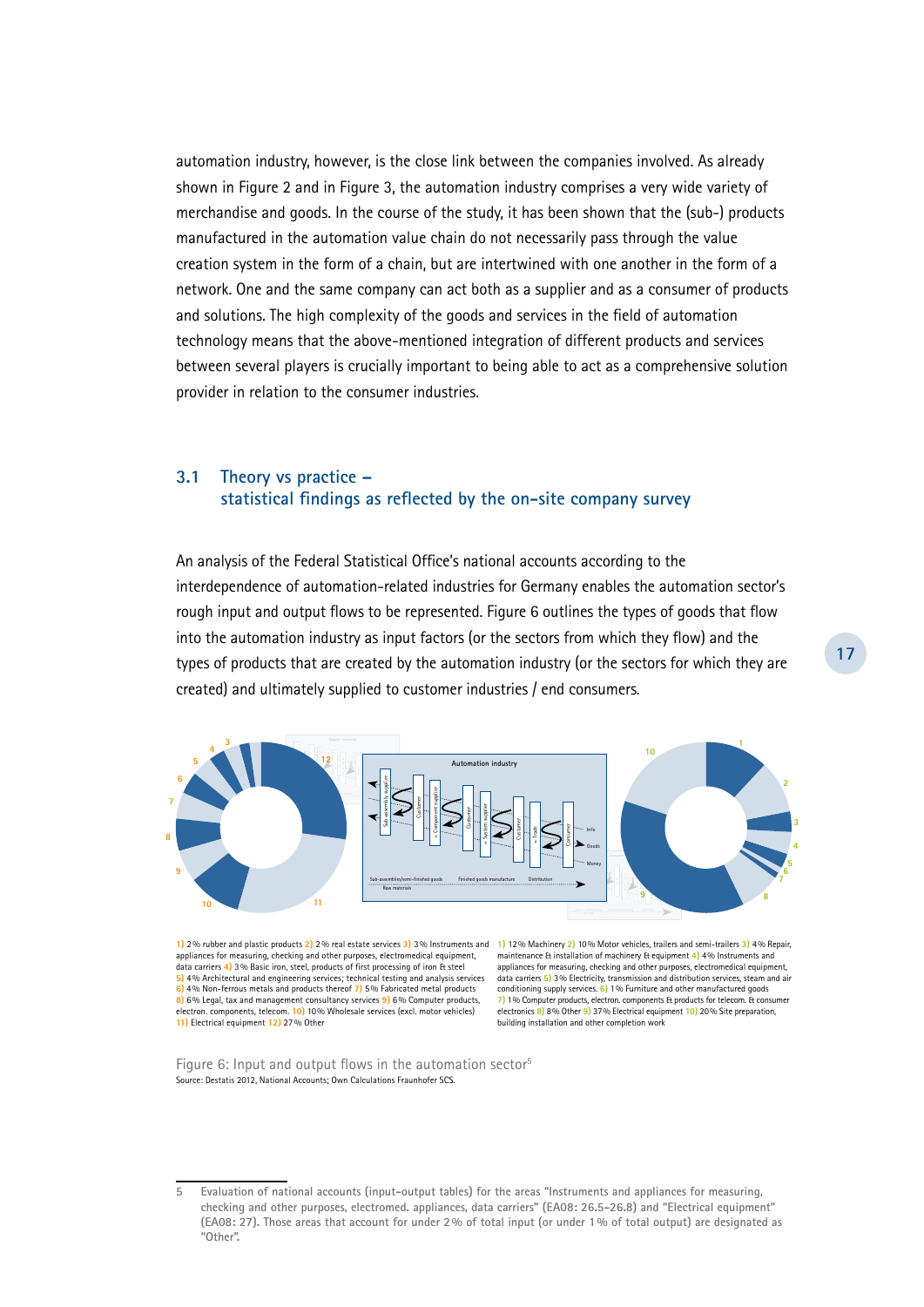The areas that statistically best capture the automation industry itself are shaded red in the pie charts. On the input side, the industry itself already accounts for around 30 % of inflows (monetary basis). On the output side (consumers or users 17 and customers), this share rises to over 40 %. This already shows the high proportion of value creation interdependence within the industry itself.<sup>6</sup> These extensive interrelationships that the automation industry has with many other branches of economic activity as well as with itself are also confirmed by the peculiarities of the industry described in relation to Figure 5. Many companies in the automation sector depend on inputs from other automation-related companies. On the other hand, many companies in the automation industry also act as a supplier to other customers in the same economic segment.

This necessary interconnectedness between individual players can be commensurately supported and promoted by a network such as Automation Valley Northern Bavaria. Similarly, the existence of functioning supplier and consumer structures is a key success factor for the industry.

**Input side:** Categorization by services, trade and manufacturing industries reveals that inputs are obtained from all areas. Around 12 % is accounted for by various kinds of services, including, in particular, complex activities such as consulting or prototype testing. The wholesale trade, at 10 %, is likewise appreciable and important as a source of supply, as, on the one hand, companies in the automation industry are not necessarily of sufficient size to be able to purchase directly from producers and, on the other, automation solutions are very individual and cannot necessarily be created in great quantities using the same components. In addition to those shown in Figure 6, there are also a wide variety of different sectors that act equally as suppliers to companies in the automation industry. The category of manufacturing industry, which comprises the remaining input groups, can be sub-divided into those input factors that stem directly from the automation industry (measuring and control equipment, electrical equipment) and supplier products from other sectors. These, in turn, include high-tech products (DP devices, electronic components), which already combine a high level of know-how and whose real net output ratio can be estimated as high, as well as raw materials such as basic iron, rubber and plastic goods, which are processed into products with higher real net output ratio only within the automation sector.

Replicating the statistical data with local practitioners confirms and supplements these findings. Automation Valley Northern Bavaria mainly procures components and complete systems and, less frequently, individual parts or semi-finished products. The larger the company, the stronger is the focus on finished systems as inputs for its own value creation. Even the geographical focus of the sourcing strategy differs depending on size of company. The majority of companies interviewed procure the required products in Germany. Small and medium-sized enterprises, in particular, are organized

**6 For an interpretation, see the preceding footnote.**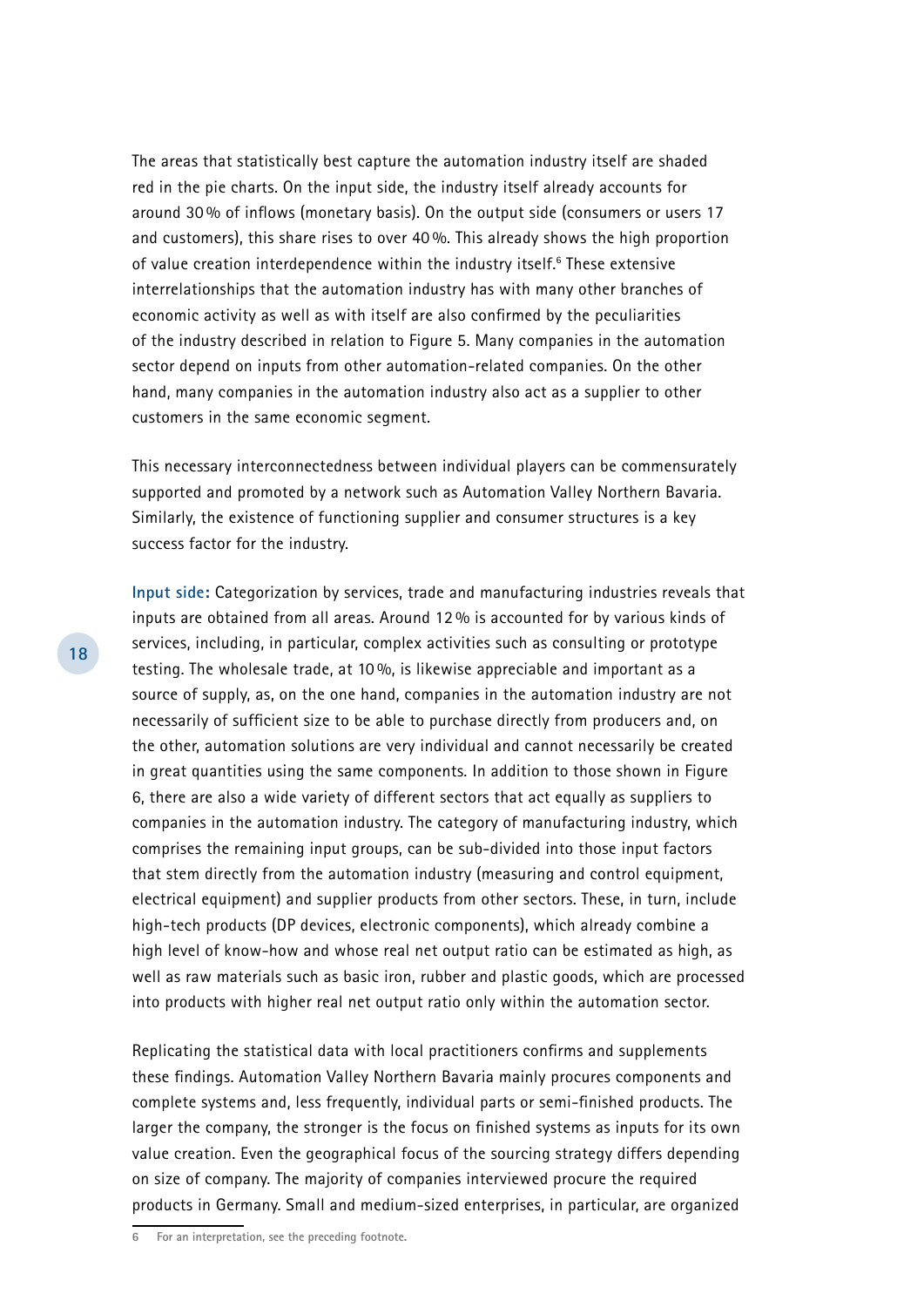on a regional rather than local basis in this respect. Large companies tend to procure the goods that they need on a global basis.

With regard to the institutionalization of procurement processes, there is a clear focus on long-lasting relationships. Statements like "long-term partnerships are essential in terms of the availability of spare parts for long-lived machinery" or "trust and flexibility only grow with long-term bonds" clearly show that long-standing and trust-based collaboration is viewed as an important factor in business success in the automation industry. Reliability in the sense of adherence to deadlines and deliveries, reasonable costs and consistently high quality is the most important aspect here. Statements such as "the most important factors here are quality, price, extent to which targets are met" or "you do not change something that has proved its worth unless you have a good reason" confirm this. A change in supplier structure therefore usually occurs only if there are quality problems, unreasonable price increases, unreliability or problems with deadlines.

**Output side:** The proportion of service areas that can be classified as users or consumers of automation solutions is statistically around 24 % on this side ("Site preparation, building installation and other building completion work"; "Repair, maintenance…" etc.). This shows the major relevance that automation solutions have for the providers of comprehensive service packages, such as facility managers in the real estate sector. The wholesale trade, which, with a share of around 10 %, achieves some importance on the input side, is not of major importance in statistical terms on the output side. The calculated proportion for comparison with the "Wholesale trade services" (excluding motor vehicles)" sector that is relevant on the input side comes to under 1% on the output side. This is a further indication that the automation industry as a whole does not tend to be categorized as a producer of high quantities. It is more likely to be classified as a producer of complex high-tech solutions involving a high level of know-how. Owing to the high specialization of the (end) products, it is very rare for volume-based wholesalers to find launching pads for an exclusive business in this sector. Mechanical engineering, in particular, can be cited as a consumer industry in the manufacturing sector (i. e. industry), with the motor vehicle sector ("Motor vehicles, trailers and semi-trailers") being virtually at the same level. Smaller percentages are cited in the sectors of "Electricity generation" and "Furniture or other goods production".

In practice, more than one in two companies interviewed identified the automotive sector as one of the most important consumers. Plant construction and mechanical engineering was also cited as an important sales market for companies in the automation industry. However, in addition to these sectors that are also relevant in statistical terms, other branches of economic activity such as the pharmaceuticals/ medical, energy and packaging industry, wholesale trade, logistics and the electronics industry were also mentioned, with customers from Germany providing a high percentage of sales. Where concrete sales figures were mentioned in the interviews, the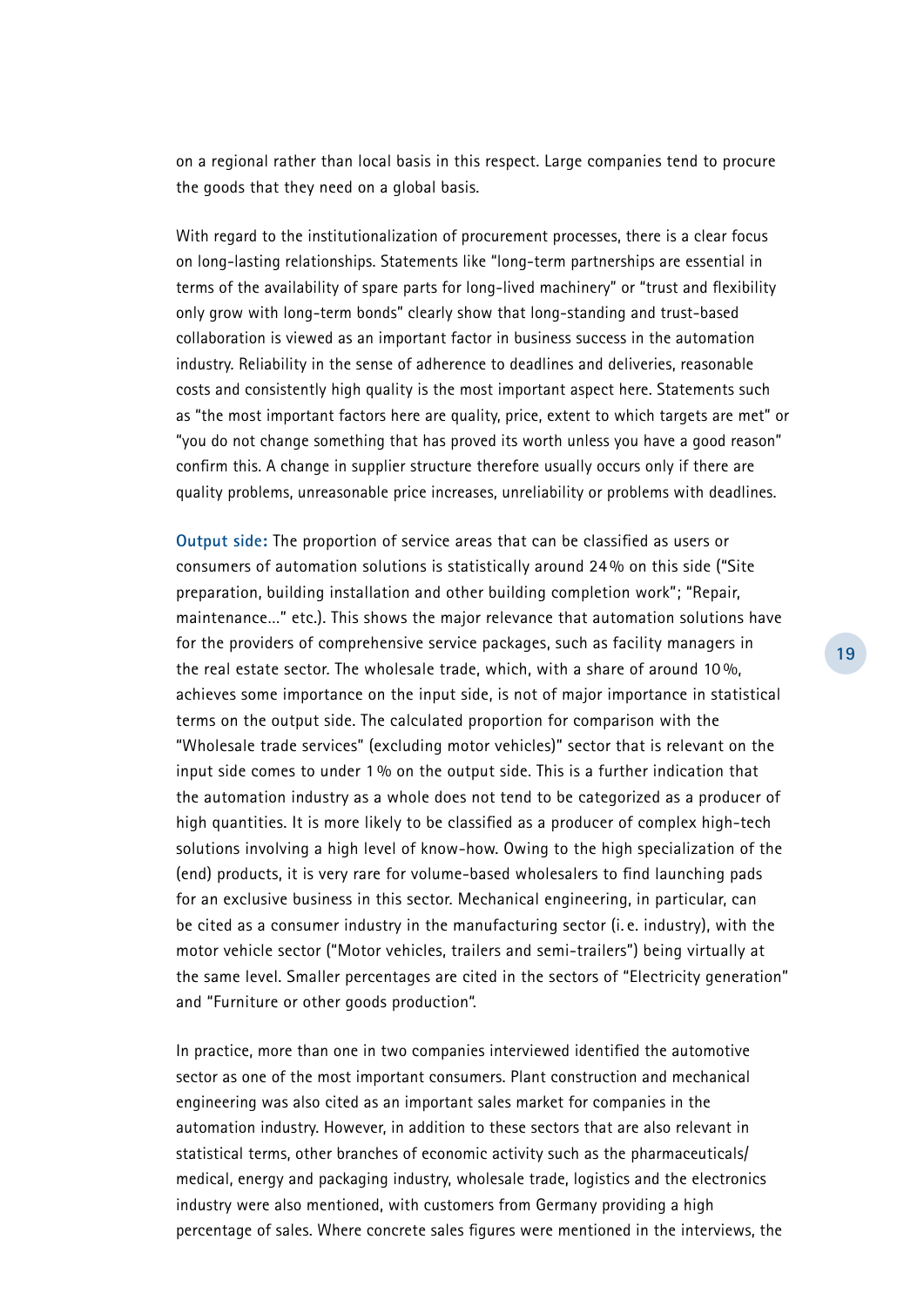proportion of German customers was between 30 and 40 % on average. In individual sectors of the economy such as energy and environment and wholesale trade, this value increased to as much as 90 %. It was not possible to find a particular focus at regional level in the companies interviewed. Similarly, no individual sales market at international level can be explicitly specified; rather, both the classical industrialized nations and the emerging countries are considered and serviced as potential sales markets.

In terms of the self-perception of the companies interviewed, it can also be stated that a large number of the manufacturing companies see themselves as OEMs, with only a fraction wishing to be perceived as a distributor or wholesale trader on the market.

#### **3.2 In summary: A model of value chains in the automation area**

If the findings of the analyses performed hitherto are summarized, the following picture emerges, which provides a structured representation of the area of manufacturing automation. The representation in Figure 7 is a simplified model of the automation industry and the flows that appear in upstream sectors, within automation and in downstream customer industries.



Figure 7: Schematic representation of "automation" – basic model Source: Fraunhofer SCS.

**20**

Raw materials, basic products, semi-finished products or individual parts flow directly into the automation industry or directly affiliated, upstream branches of economic activity, in raw or already partly processed form. Once the individual components or complete systems have been finalized, companies in the automation industry become active and process these goods further, before they go to the respective end customers and consumer industries for direct use or further processing.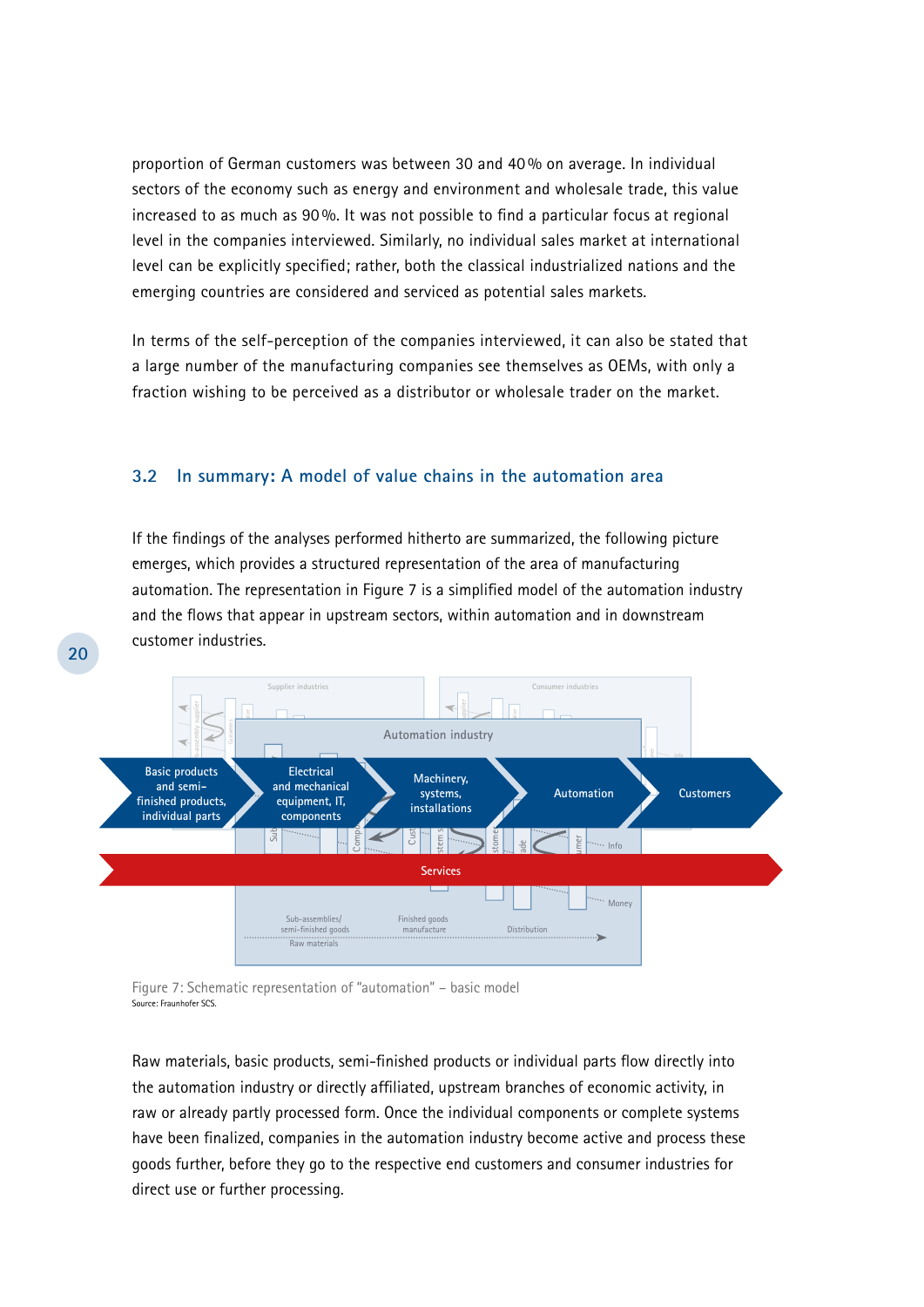The aim of the two following charts is to summarize the products and services of the automation industry shown in Figure 3 in a clearly structured form. They show the goods and merchandise that flow into automation and how these are further processed into ready-made automation solutions in due course. The core here, in addition to the production of machinery, installations, controls or robots, is the link between product and technology in each case, which makes final deployment of the automated solutions possible. A distinction should be drawn here, by way of example, between the two sub-areas, manufacturing automation (see Figure 8) and building automation (see Figure 9).



Figure 8: Schematic representation of "manufacturing automation" – complex presentation Source: Fraunhofer SCS.

Starting from raw materials such as castings, lamps and lights, wires and cables or even batteries, hydraulic systems or basic shells, for example, are manufactured. The variously integrated companies in the automation industry ultimately create finished automation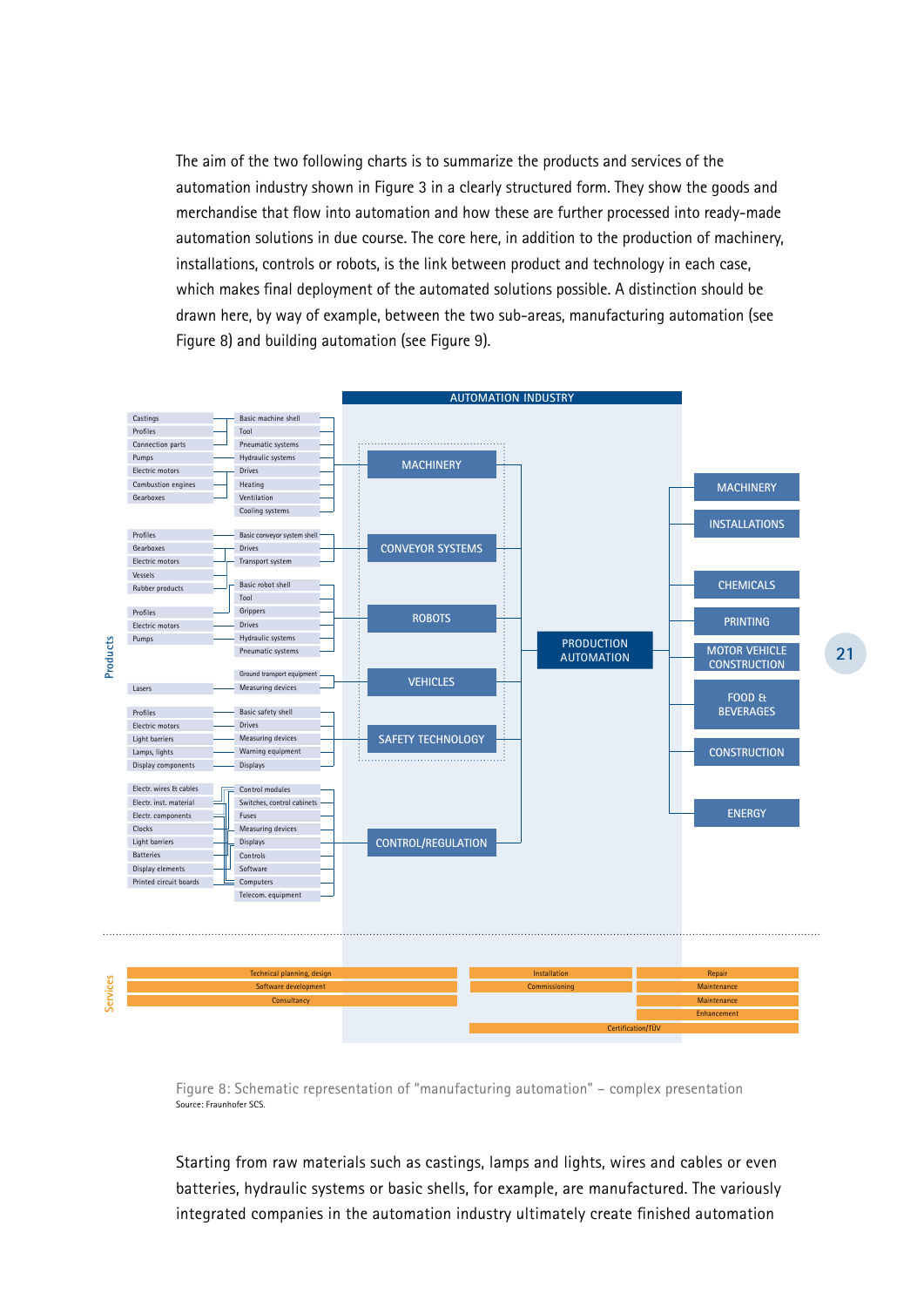solutions and systems, which are then supplied, in turn, to a wide variety of customer industries. Services that support the automation process and are brought to bear at different points in the production process are also important in this context. These involve, for example, planning, design and consultancy services when manufacturing preliminary products. The further course of activity then focuses on on-site installation, commissioning or maintenance of the automation solutions at the location of the customers or the consumer industries. Finished products include machinery, conveyor systems, vehicles or robots, all of which only become ready-made automation solutions with the aid of control systems, controllers or software components. It is then about deploying these solutions in the specified consumer industries. These, of course, include branches of economic activity like mechanical engineering or the automotive industry, but also chemical processing, food production or the manufacture of stimulants (tobacco production).

The following graphic, which is relatively similar to manufacturing automation, but varies in the linking between individual components and in the composition of consumer industries and customers, emerges for the building automation sector. The two sectors of manufacturing and building automation are the two sub-areas that currently play a particularly important role in Automation Valley Northern Bavaria.

Building automation also reveals a close link between the automation industry and many other branches of economic activity. The supporting services are very similar to those of manufacturing automation from Figure 8. As this is a relatively limited area (exclusively building automation), the product portfolios and the consuming industries are also more limited in scope compared with manufacturing automation. Customers in this connection mainly come from the areas of production, logistics, the wholesale trade and facility management.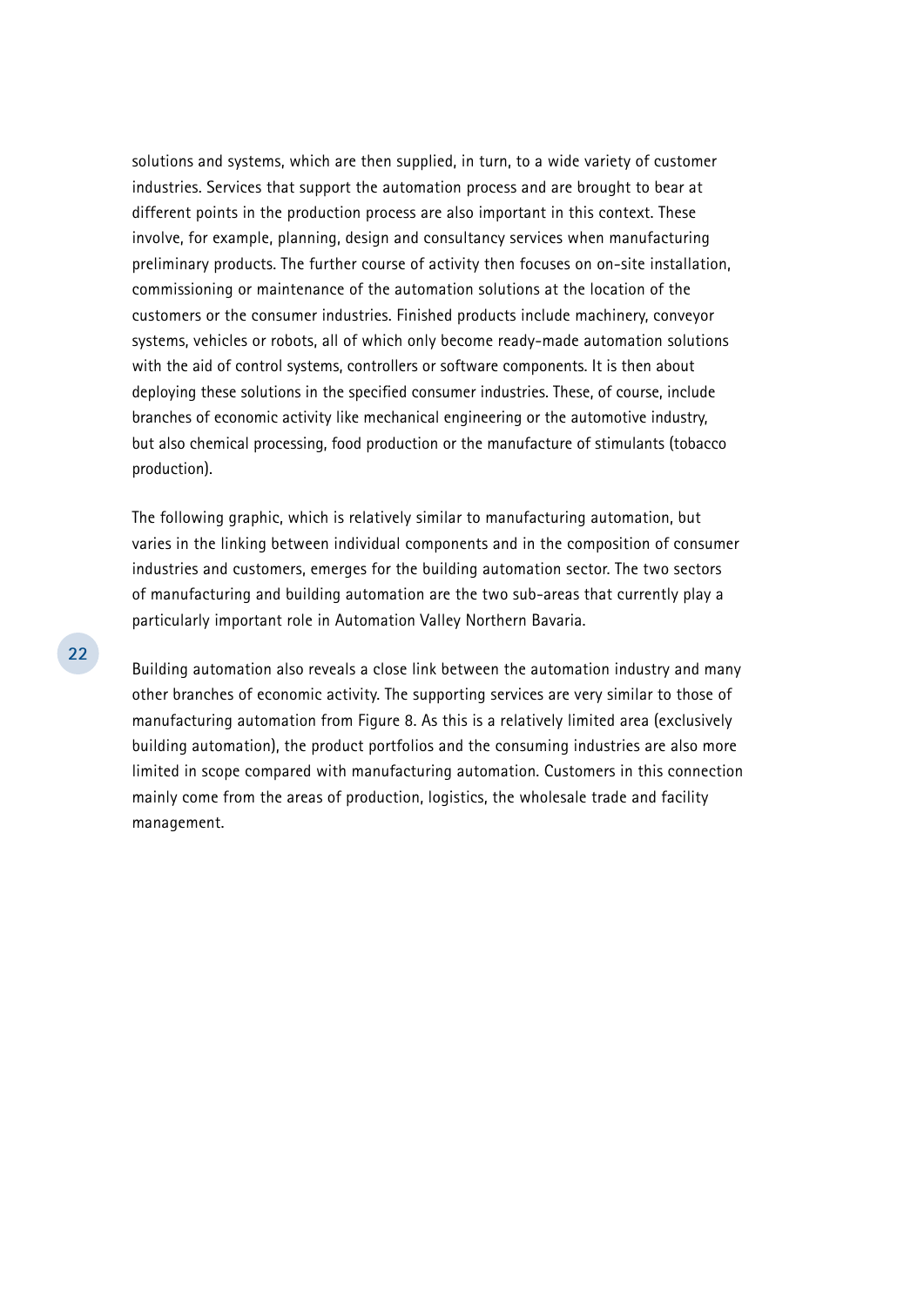

Figure 9: Schematic representation of "building automation" – complex presentation Source: Fraunhofer SCS.

By way of an interim conclusion, it can be stated that automation is not a classical branch of economic activity, nor indeed an isolated one; rather, it constitutes a typical interdisciplinary industry. Automation is consequently a superordinate term for a wide variety of tasks and product portfolios. Only by linking products (machinery, control elements, etc.), technologies (robotics, software, etc.) and accompanying services can comprehensive automation solutions be implemented. The interaction of the industry "with itself" and with numerous other segments of the manufacturing industry and the services sector also illustrates the particular importance of the automation industry and its complexity.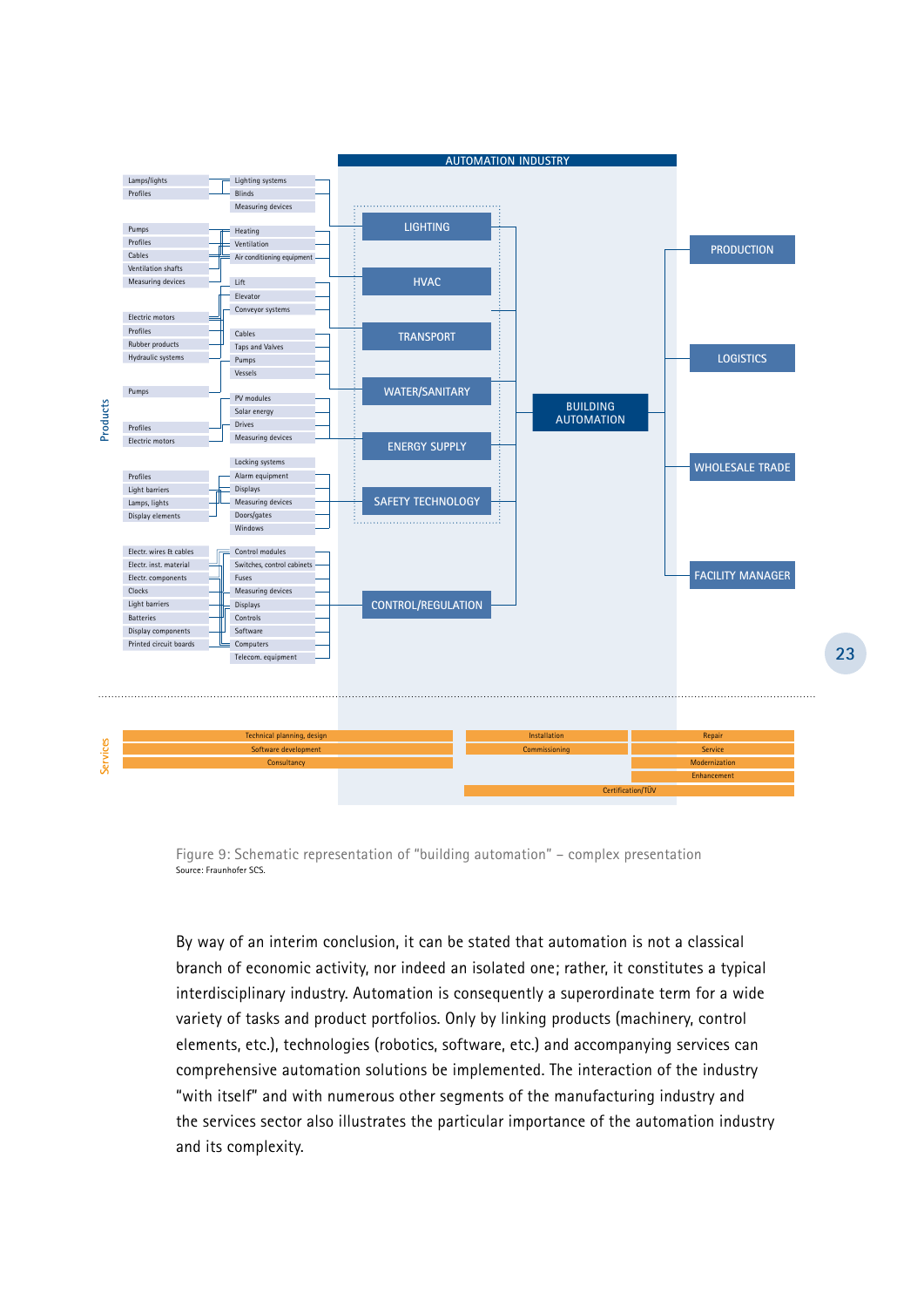#### **3.3 Excursus: The role of services in the automation industry**

Services are increasingly defining the competitiveness of highly developed economies, already determining over 70% of their gross value creation.7 In times of globalization, faced by international competition and ever more individual customer requirements, manufacturing companies are attempting to create additional market differentiation from the classical product business by providing services to varying degrees.<sup>8</sup> This development is also bringing about changes in the overall environment for automation industry companies in the Metropolitan Region of Nuremberg, which is why the current role of services in the industry and expected future developments are a central issue in the present study.

#### **3.3.1 Proportion of services in the industry as a whole and importance in the companies**

In terms of the industry as a whole, interviewees attach great importance to services. For example, they estimate the proportion of services in the automation industry in the Metropolitan Region of Nuremberg at around 30% on average. However, the findings obtained show a heterogeneous picture of the role performed by services in individual companies, summarized in Figure 10.



Figure 10: Assessment of the relevance of services in the companies interviewed Source: Fraunhofer SCS.

**24**

The companies interviewed mostly saw themselves as either pure producers or pure service providers. In the case of the pure product manufacturers, two types prevail: On the one hand, there are companies which, owing to the flourishing nature of their product business, have no future plans to offer services in any appreciable form. On the other hand, some companies have identified an opportunity of being able to service customer requirements better by offering services in future. In these cases, remote monitoring services and end-to-end solutions – i. e. a kind of "comprehensive no-hassle package" for complex customer problems – are mentioned, in particular, as future opportunities. Such end-to-end solutions support the customer at every stage of a product's life cycle, from

**<sup>7</sup> Cf. Stevens, 2004; Verma, Fitzsimmons, Heineke, & Davis, 2002.**

**<sup>8</sup> Cf. Baines, Lightfoot, Benedettini, & Kay, 2009; Neely, 2007; Vandermerwe & Rada, 1988.**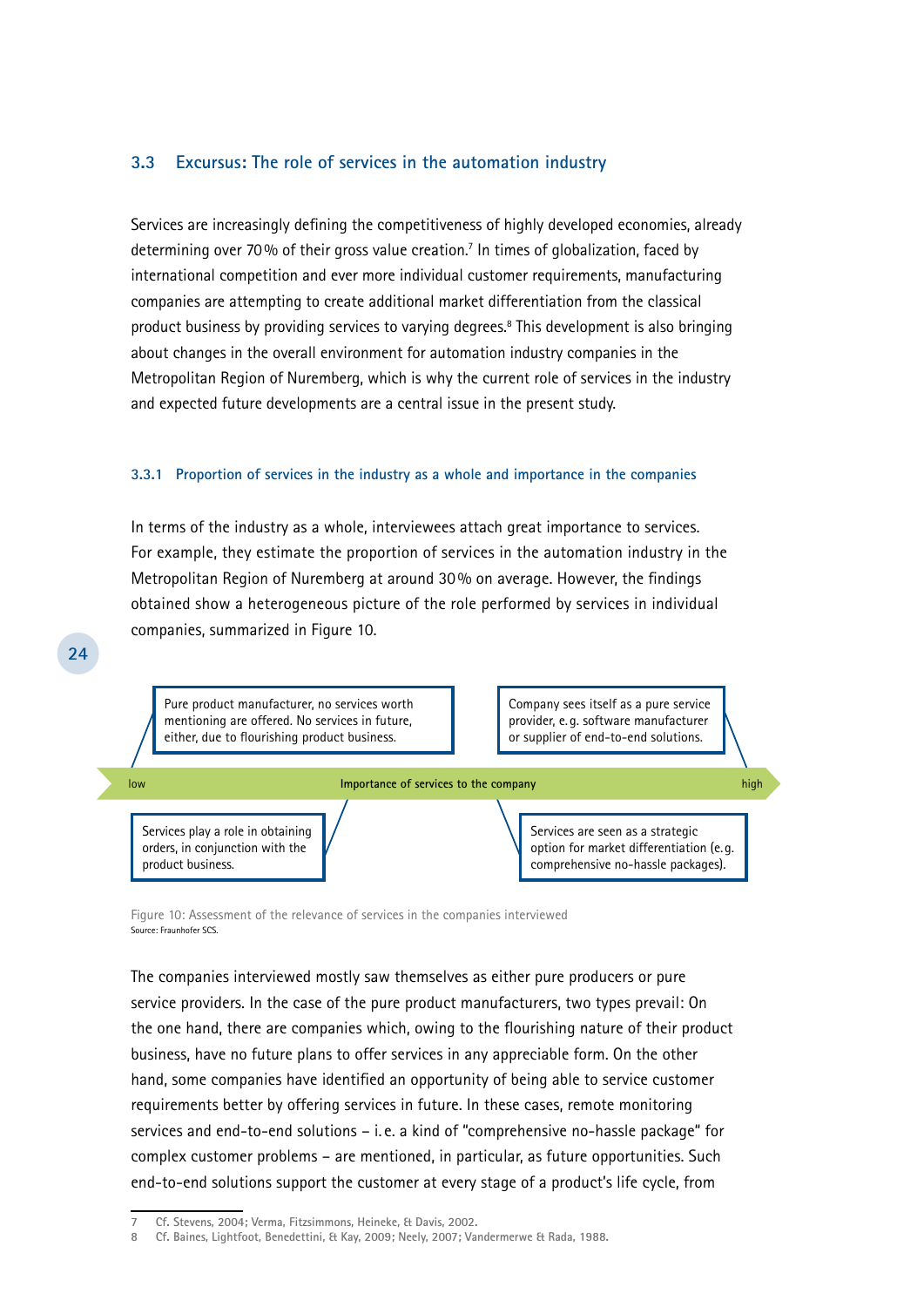planning and design to the operation of the products right through to maintenance, repair and disposal. They are characterized by a high degree of individualization and customer interaction, which presupposes precise knowledge of the customer's processes and the ability to work together with the customer.<sup>9</sup> End-to-end solutions, however, offer companies the opportunity of long-term customer retention, generate higher margins and provide a possibility of sustained market differentiation.10 The interviewed companies in this group did not, however, mention any concrete implementation plans for business models based on customer-specific solutions.

What all the companies interviewed have in common is that services are offered in conjunction with a physical product in most cases. These are therefore so-called »productrelated services«. Consultancy and design services are of particular importance here, as, in some companies, they are the crucial factor in winning orders. One of the experts estimated that up to 70% of orders would be non-existent if it were not for the associated consultancy and design service. Nor do the participating companies view these services as »additional«, but rather as an integral part of the core provision. The services that are provided additionally to the core provision are also usually directly linked to the product being sold in each case. Maintenance and repair services, as well as typical after-sales services like telephone support, dominate here. In the interviews that were conducted, repair services directly related to the product received most frequent mention in respect of additional services. The second most frequent answer was services in the context of maintenance, followed by after-sales services. Software services, logistical services, commissioning of products and training courses were mentioned less frequently, but at least once. The pure service providers mainly involve software suppliers and intralogistics providers. While the former supply OEMs and providers of automation products with the required software components, intralogistics providers design production cells and production flows through to entire production plants. Value creation in their case is clearly in engineering.

On the whole, it can be stated that, in terms of overall value creation in the automation industry, services play a major role, a role that is also estimated to increase in future.

**25**

**<sup>9</sup> Cf. Bonnemeier, 2009.**

**<sup>10</sup> Cf. Woisetschläger, Backhaus & Michaelis, 2009.**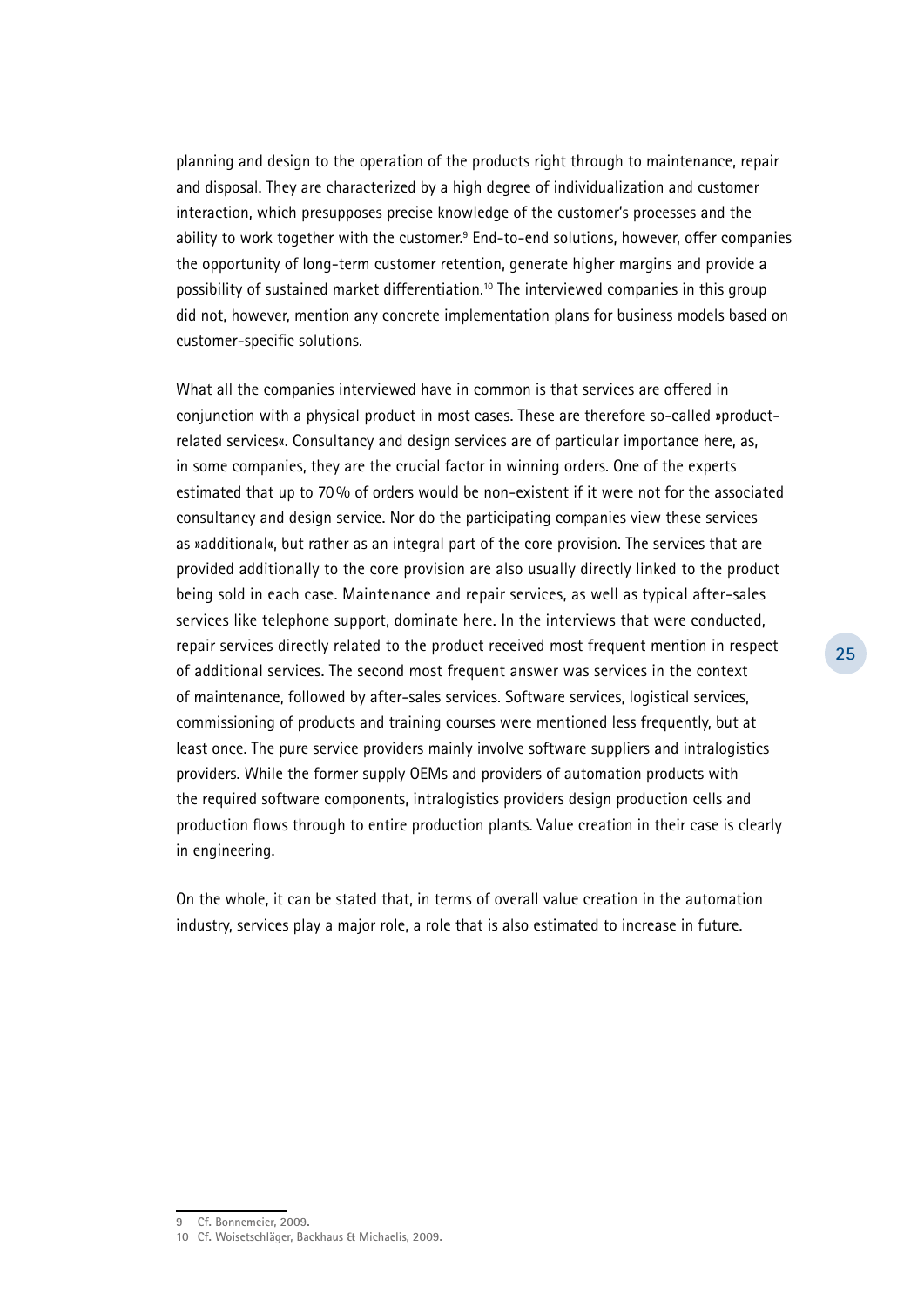#### **3.3.2 Buying in services**

Services are not only important on the »output side« of the automation industry, but are also bought in as "input" into operating activities. In the companies interviewed, it was clear that usually only services outside their own specialism (e. g. strategy consultancy, property management, packaging services, market analyses etc.) are bought in. In this connection, the concept of core expertise is key – services that are attributed to a company's own core expertise in whatever form should not be outsourced, so as to maintain the real net output ratio in that company. Over and above services outside a company's own specialism, engineering and design services, as well as assembly and field sales services, are occasionally bought in.

In terms of the regional distribution of the bought-in services, the local component strongly dominates, which, according to the interviewees, derives more from satisfactory local availability than from operating constraints. No significant gap in the supplier structure of the Metropolitan Region of Nuremberg can thus be identified for services.

The companies use various criteria to select suppliers. It was clear here that the quality of the services is much more important than their price. As already described, average importance is attached to local availability even though, according to most interviewees, a provider in the immediate vicinity would be preferred to one more distant.

In sum, it can also be stated that the development potential for additional services to the automation industry is estimated as being smaller on the input side than on the output side.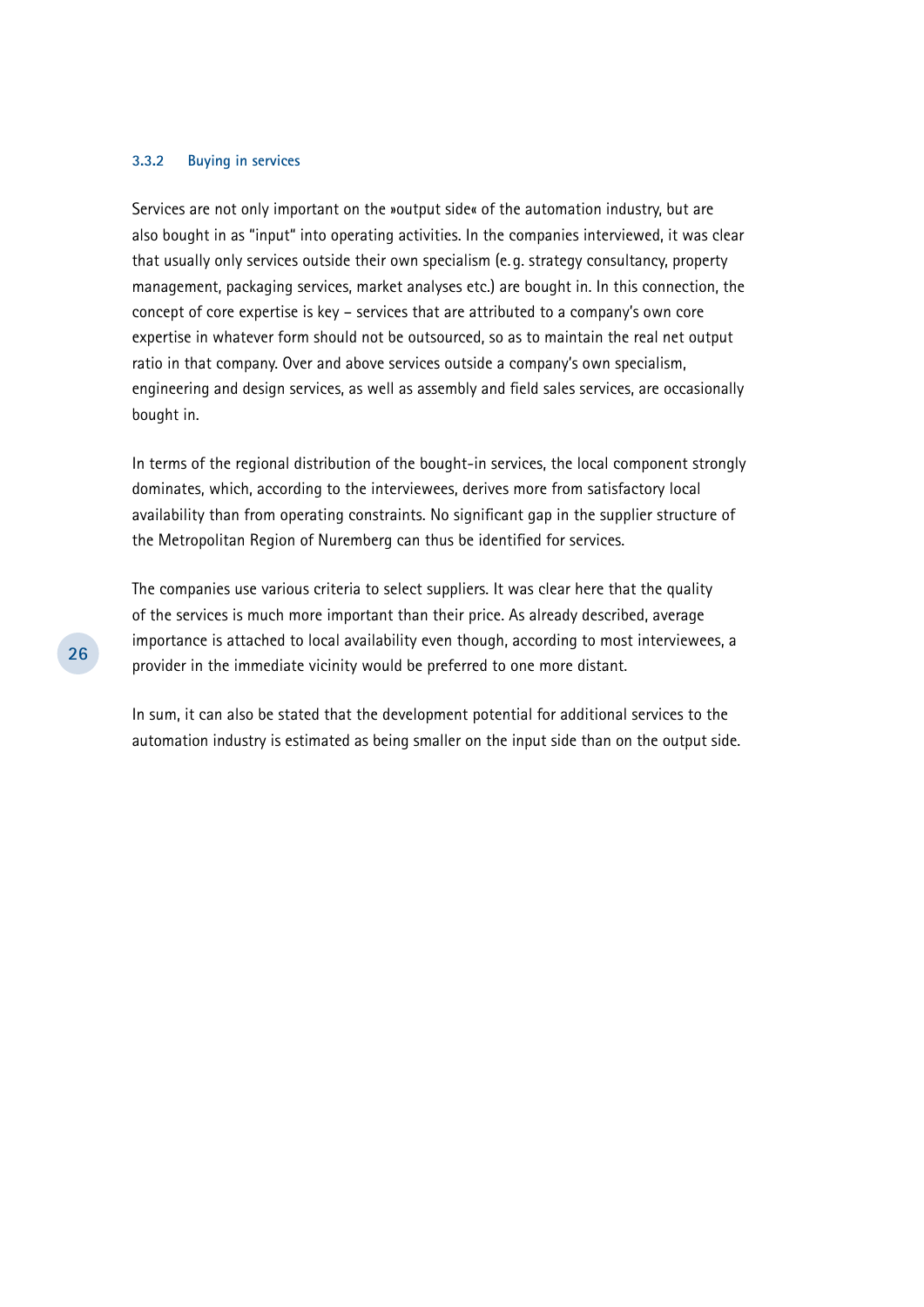#### **3.3.2.1 Concluding remarks on the services sector**

In conclusion, it can be stated that, in the wake of the burgeoning "Industry 4.0", the blanket advent of information and communications technology and its integration to form an Internet of things, services and data will produce further industrial service innovations. Even traditionally strong sectors in Germany, such as mechanical engineering and plant construction, electrical engineering, and the automotive industry, will not remain unaffected by this development. At the turn of the millennium, for example, product-related services in mechanical engineering in Germany were quoted as accounting for around 10% of sales<sup>11</sup> while, seven years

later, peak values indicating that services are enjoying a more than 30% share of sales are already being recorded for the same sector in the Stuttgart area.<sup>12</sup> Particular potential is opening up here for the automation sector as an interdisciplinary industry, which is why it appears advisable to examine service-driven business models even more intensively in future than has hitherto been the case, based on the statements collected in this study. In order to describe and understand the sector, it should be noted that automation is not conceivable without the services sector and that value creation is accordingly strongly supported by specialism-specific services.

**27**

**<sup>11</sup> Cf. Vieweg, 2001.**

**<sup>12</sup> Cf. Reichert, 2007.**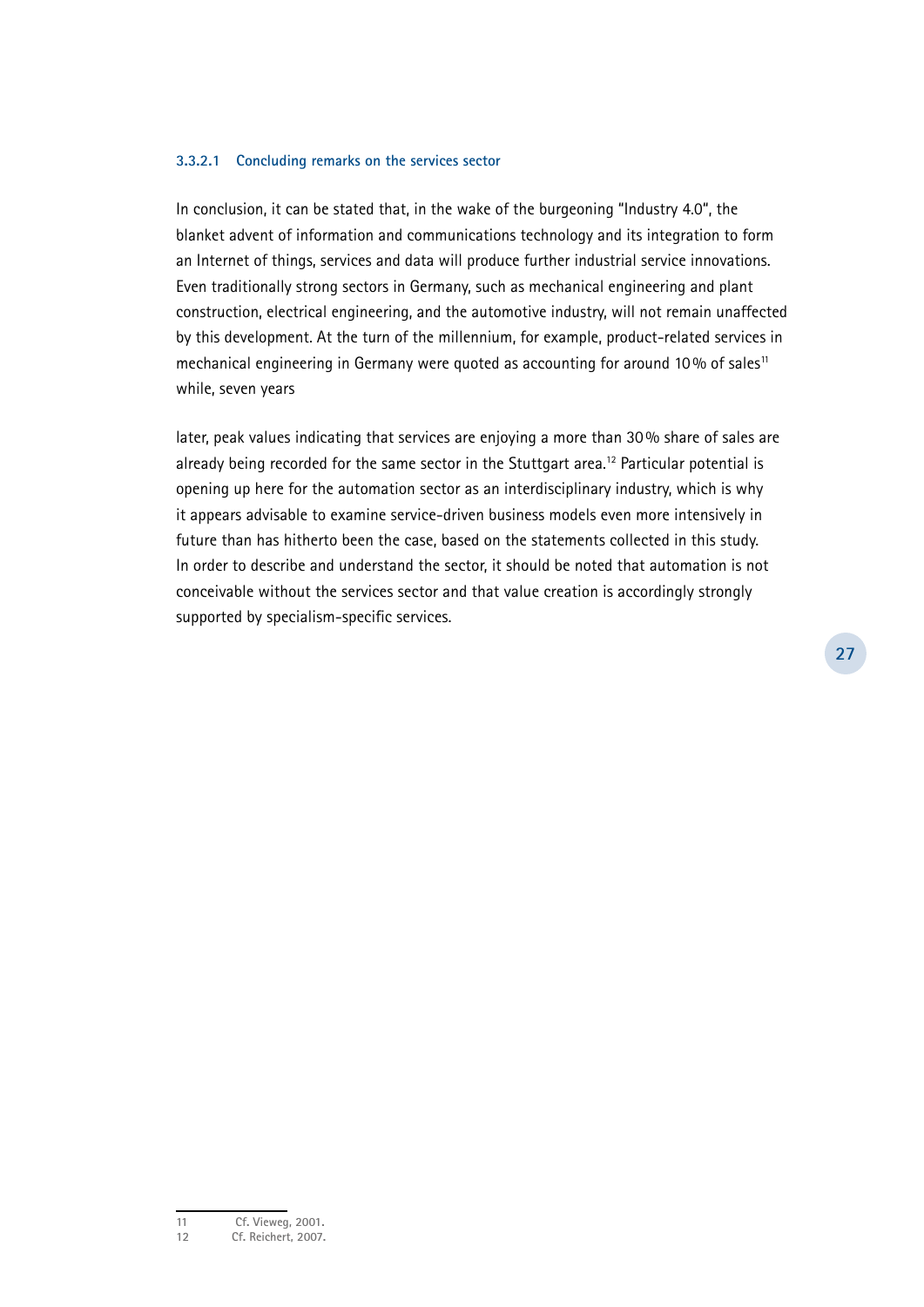# **4. Automation Valley Northern Bavaria – Company Structure and Assessment of Potential for Further Settlements**

Automation Valley Northern Bavaria (AVN), from Roth in the south via Nuremberg and along the Main from Bayreuth via Bamberg, Coburg to Aschaffenburg, is a centre for automation technology that has evolved historically. The region is characterized by a number of global players, numerous small and medium-sized production companies, specialized traders as well as focused research establishments and network partners, which exchange ideas within the network of Automation Valley Northern Bavaria and would like to advance the region's innovativeness together.



Figure 11: Localization of the member companies in Automation Valley Northern Bavaria Source: Fraunhofer SCS.

Pinpointing the current network partners on the map in Figure 11 shows, at first glance, the high concentration of companies in the urban triangle of Nuremberg, Fürth and Erlangen. However, significant groups of companies with relevant expertise in the automation area have developed in Upper Franconia, Lower Franconia and the Upper Palatinate. Apart from large and well-known groups, it is particularly the numerous SMEs that, together, cover a wide area of expertise. The colourful mix of manufacturing companies, traders, service providers and research establishments, which is crucial to successful network activity, is also evident.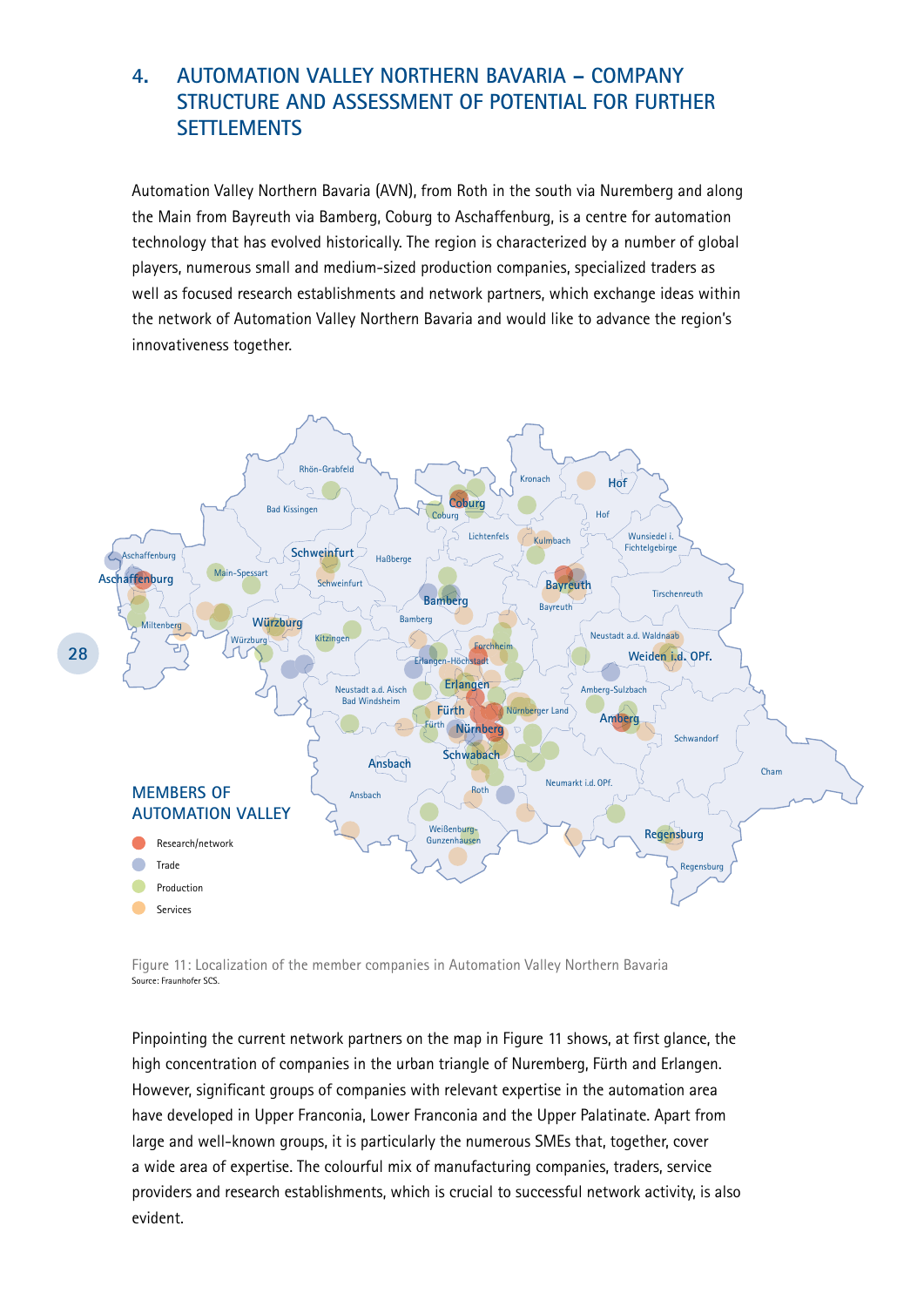Most practitioners interviewed confirmed the network's function as a "contacts forum" and "exchange platform" for the regional providers of expertise in the automation area. Some pointed out, however, that the region's success and international renown was more attributable to the high profile of the global players based here than to any integration through the network. The visibility of the Automation Valley Northern Bavaria "brand" and the associated diversity of expertise are therefore definitely still capable of improvement.

#### **4.1 What already exists? – structural analysis of the local network**

Any further growth of Automation Valley Northern Bavaria should, in the view of the interviewed players and the chambers of commerce and industry, focus, in particular, on those areas that are currently not yet covered by local expertise or only inadequately so. What is seen as constructive is less an arbitrary increase in the number of members than a focused selection and settlement of companies that can close these potential "gaps" in the value chain. Industry representatives almost unanimously indicated in the interviews that there were no problematic procurement gaps, as any preliminary products and services that did not exist locally could be bought in at no disadvantage on the national or international market, adding that, rather than new suppliers, large customers from the automotive or mechanical engineering sector would be welcome. In view of the sector's high level of integration with itself, however, this completely comprehensible line of argument also involves possible concern about new potential competitors in the local arena. New members should therefore be sought in complementary areas so as to provide sensible additions to the existing structures. In order to provide the best possible support for such targeted growth of Automation Valley Northern Bavaria, a structural analysis of the local players will be carried out below and completed by an analysis of the most attractive, complementary settlement industries.

While network-forming players like research institutes, universities and chambers of commerce and industry can generally be classified as positive and conducive to innovation for Automation Valley Northern Bavaria, the three areas of trade, production and services will be examined in detail with regard to their current realization. Figure 12 provides a detailed overview of the structure of the companies in Automation Valley Northern Bavaria.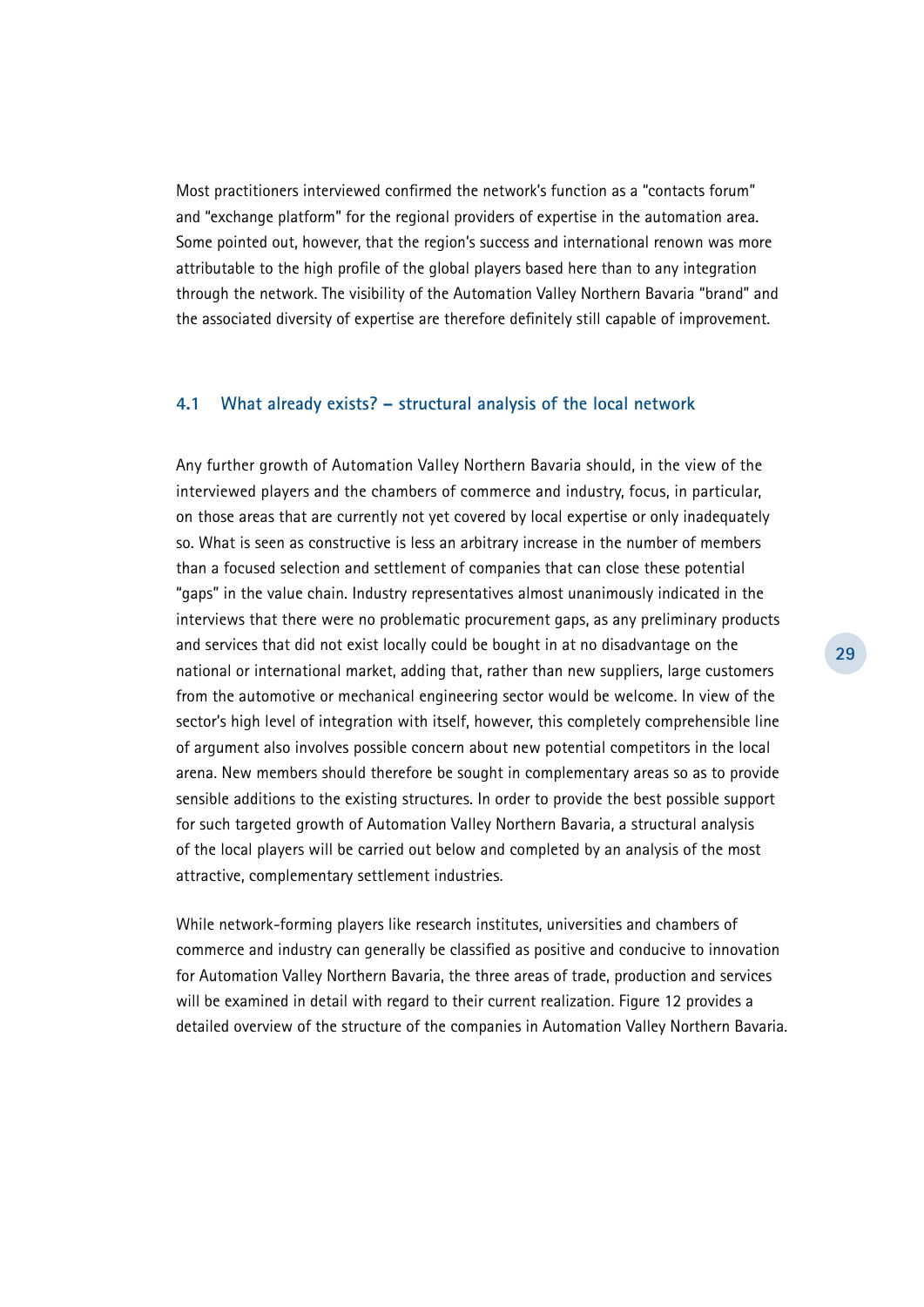

Figure 12: Number of companies in Automation Valley North Bavaria by sector focus – main and ancillary activities Source: Fraunhofer SCS.

"Production" therefore occupies an important position in Automation Valley Northern Bavaria. Overall, it was possible to identify 119 companies (43%) in Automation Valley whose main or ancillary activity can be assigned to the manufacturing industry.<sup>13</sup> Virtually as many players (42% of all companies, i. e. 117 members of Automation Valley) can be assigned directly or indirectly to the "Services" area. The third area comprises "trade", under which 15% or 43 member companies of Automation Valley can be subsumed.

**<sup>13</sup> The analysis of Automation Valley's company structure was performed using the classification of economic activity carried out by the Federal Statistical Office. Each member of Automation Valley was assigned one to three industry codes, depending on main or ancillary economic activity (double entries are therefore possible). The study comprised exclusively industry codes that showed an affinity with the automation area. Companies that could not be assigned a specific industry code were not included in the study.**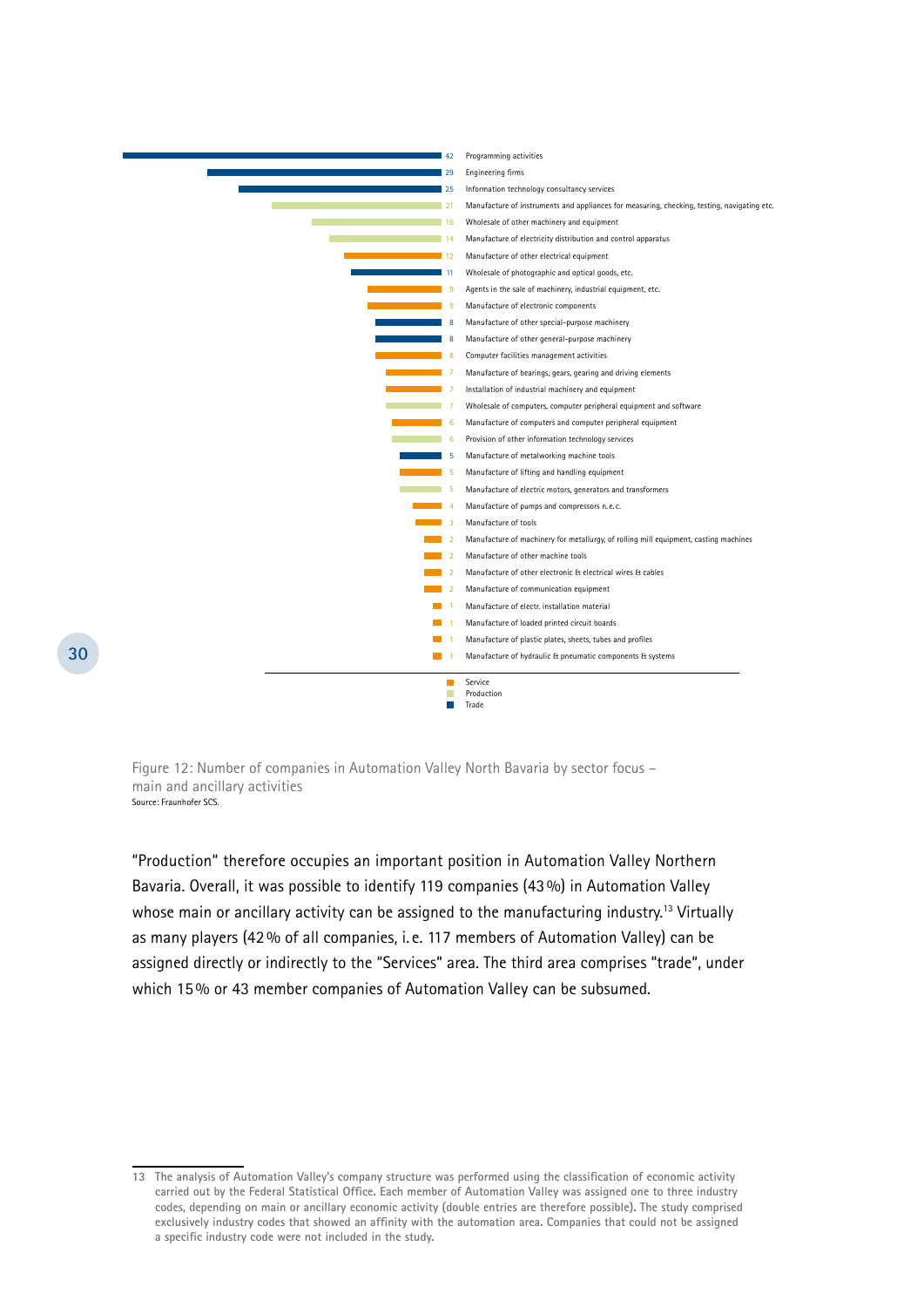#### **4.2 Where are there "gaps in expertise"? – a methodical identification**

In order to determine potential gaps in what is already an extremely diverse provision landscape, an evaluation methodology was initially devised with regard to the attractiveness of a sector and its suitability for the automation area, with the classification of economic activities EA-2008 being assessed completely at the level of 615 classes using the following criteria:

- Products/services serve directly or indirectly to implement automation tasks as an exclusion criterion (automation link)
- Level of sector sales as a measure of the economic relevance of the sector (sector sales)
- Annual change in sales as a measure of a sector's growth potential (sector growth)
- A company's average R&D expenditure as a measure of a sector's innovativeness (R&D expenditure)
- Proportion of the production value that flows into the automation area's core sectors as a measure of the automation intensity of a sector's product portfolio (automation intensity)
- Number of consumer industries as a measure of the sector's wide and highly flexible range of products (number of consumer industries)
- Complexity of the manufactured products as a measure of the sector's substitutability (product complexity)

The criteria were compared in terms of importance using a pair-wise comparison in the semi-matrix procedure and assigned the weightings shown in Figure 13.



Figure 13: Weighting of the evaluation criteria for the attractiveness of automation industries Source: Fraunhofer SCS.

**31**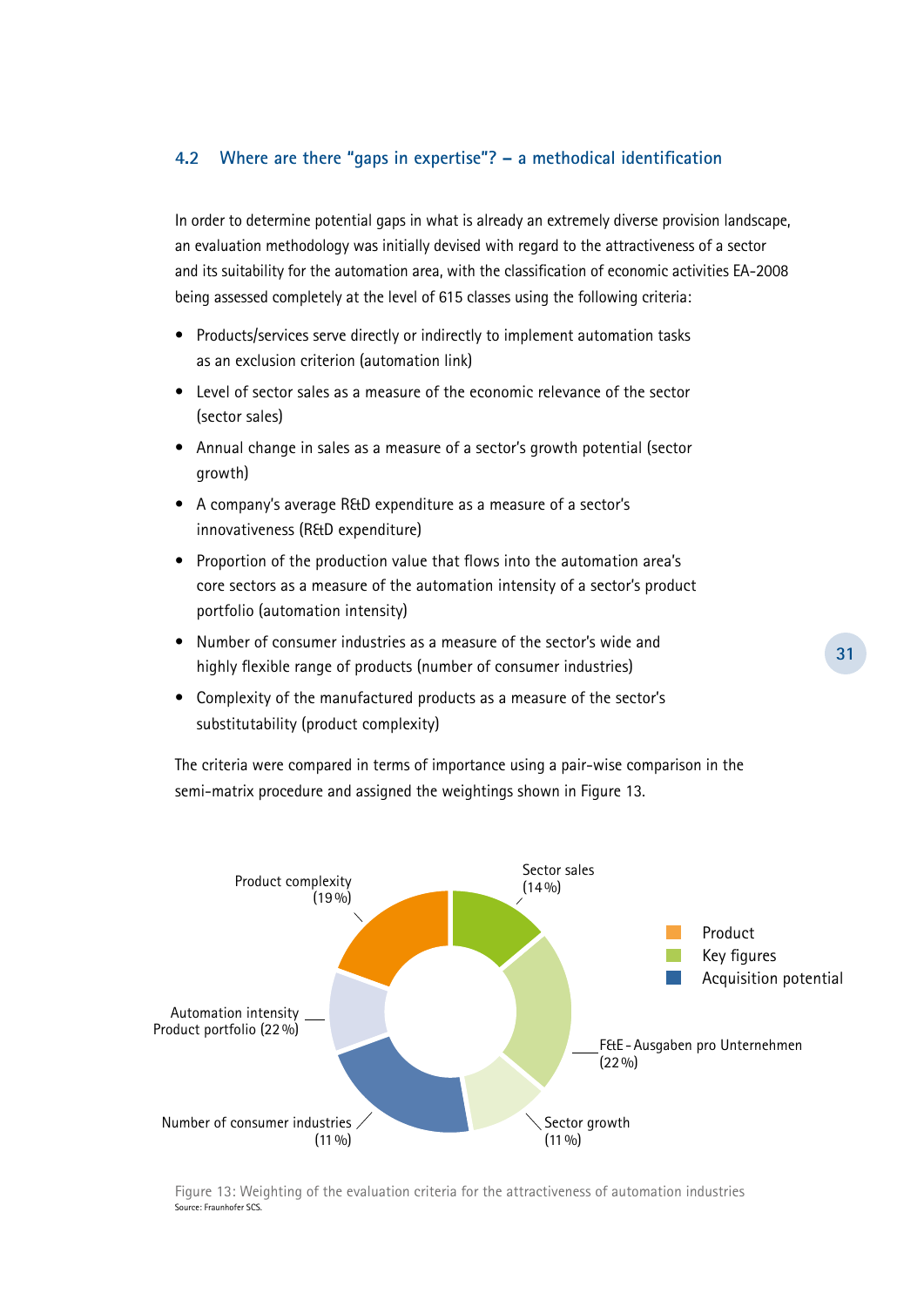All of the 98 remaining sectors that already have a connection to automation in respect of their product and service portfolio were evaluated in terms of these criteria and a summary "attractiveness index" was identified for the respective sector. This analysis revealed that, in spite of the diversity of the local provision, there are still gaps in expertise, particularly in the manufacturing industry. The service portfolio at the location, however, is very broad and suitably covers all automation-related areas. All areas are also covered in the trade sector, but there is definitely potential regarding the expansion of the specific product portfolio.

The results of the target customer analysis for the three areas of production, service and trade are presented in detail below.

#### **4.2.1 Production – broad coverage, but also a number of gaps**

| 94                        | Manufacture of electric motors, generators and transformers                                 |
|---------------------------|---------------------------------------------------------------------------------------------|
| 83                        | Manufacture of batteries and accumulators                                                   |
| 83                        | Manufacture of instruments and appliances for measuring, checking, testing, navigating etc. |
| 83                        | Manufacture of electricity distribution and control apparatus                               |
| 79                        | Manufacture of electronic components                                                        |
| 78                        | Manufacture of other special-purpose machinery                                              |
| 78                        | Manufacture of lifting and handling equipment                                               |
| 76                        | Manufacture of hydraulic & pneumatic components and systems                                 |
| 76                        | Manufacture of metalworking machine tools                                                   |
| 74                        | Manufacture of other electrical equipment                                                   |
| 74                        | Manufacture of other electron. Et electr. wires and cables                                  |
| 72                        | Manufacture of other general-purpose machinery                                              |
| 72                        | Manufacture of computers and computer peripheral equipment                                  |
| 71                        | Manufacture of communication equipment                                                      |
| 68                        | Manufacture of bearings, gears, gearing and driving elements                                |
| 65                        | Manufacture of pumps and compressors n.e.c.                                                 |
| 65                        | Manufacture of non-domestic cooling and ventilation equipment                               |
| 65                        | Manufacture of other machine tools                                                          |
| 65                        | Manufacture of machinery for metallurgy, of rolling mill equipment, casting machines        |
| 64                        | Production & first processing of aluminium                                                  |
| 64                        | Production & first processing of copper                                                     |
| 64                        | Manufacture of plastic plates, sheets, tubes and profiles                                   |
| 63                        | Manufacture of forging, pressing, stamping, roll-forming, metallurgic products.             |
| 63                        | Manufacture of other rubber products                                                        |
| 61                        | Manufacture of tools                                                                        |
| 58                        | Manufacture of loaded printed circuit boards                                                |
| 57                        | Manufacture of cold strip having a width less than 600 mm                                   |
| 53                        | Manufacture of other plastic products                                                       |
| 51                        | Manufacture of electr. installation mat.                                                    |
| ATTRACTIVENESS INDEX IN % | PRODUCTION                                                                                  |
|                           |                                                                                             |

Figure 13: Weighting of the evaluation criteria for the attractiveness of automation industries Source: Fraunhofer SCS

**32**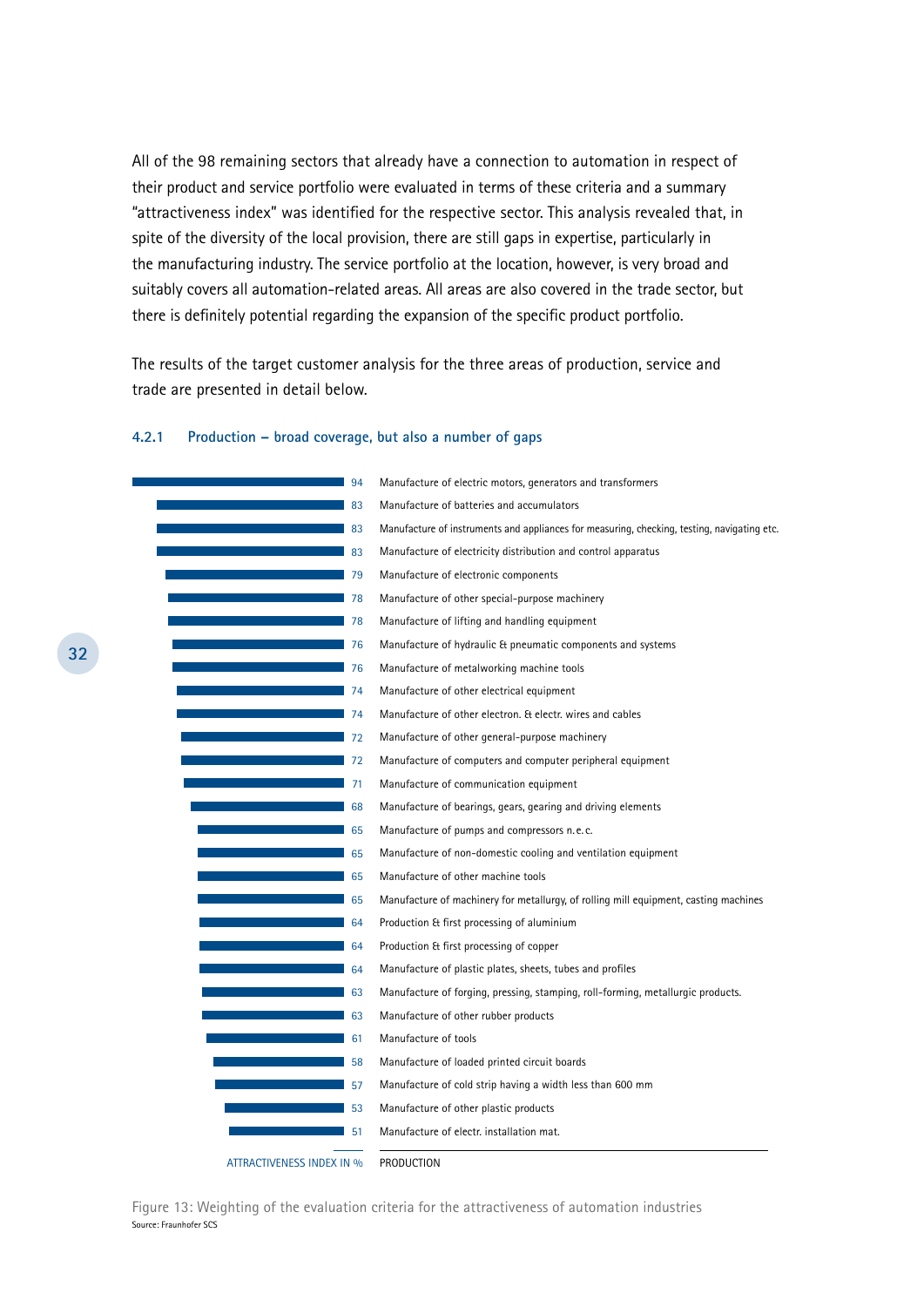The sectors "Manufacture of instruments and appliances for measuring, testing and navigation etc.", "Manufacture of electricity distribution and control apparatus" and "Manufacture of other electrical equipment" are particularly well represented in Automation Valley Northern Bavaria. Around 40% of the entire production companies in Automation Valley can be assigned to these three sectors. The Valley's other core sectors are the manufacture of electronic components, the manufacture of other special-purpose machinery and the manufacture of other general-purpose machinery (e. g. machinery for filling, closing, sealing, capping or labelling).

Although Automation Valley's manufacturing industry has a broad range of sectors, a comparison of the established companies with the sectors that are highly attractive to the automation area reveals a number of branches of economic activity that are not covered.

It is only after an in-depth examination that the relation between the number of companies and the identified attractiveness of a sector can be assigned specific recommendations for action. For example, the number of just 5 players in the highly attractive area "Manufacture of electric motors, generators and transformers" or 2 players in the "Manufacture of electronic and electric wires and cables" seems to be relatively small by comparison, but large and well-known companies with high input and output are based here, which means that there is no "gap" to speak of. Rather, the focus should be on those areas that are scarcely represented, if at all, in Automation Valley; these include, for example:

- The manufacture of batteries and accumulators
- The manufacture of hydraulic and pneumatic components and systems
- The manufacture of telecommunications equipment
- Manufacture of cooling and ventilation equipment, such as fans

The discussions with experts additionally revealed that the manufacture of multi-purpose industrial robots for various special tasks generally represents a very attractive field for automation, as virtually all areas of expertise are concentrated in this field and many automation products are used here. While a number of companies are already active in this field (summarized under EA 2899 in Figure 14), further players would clearly enrich the Valley.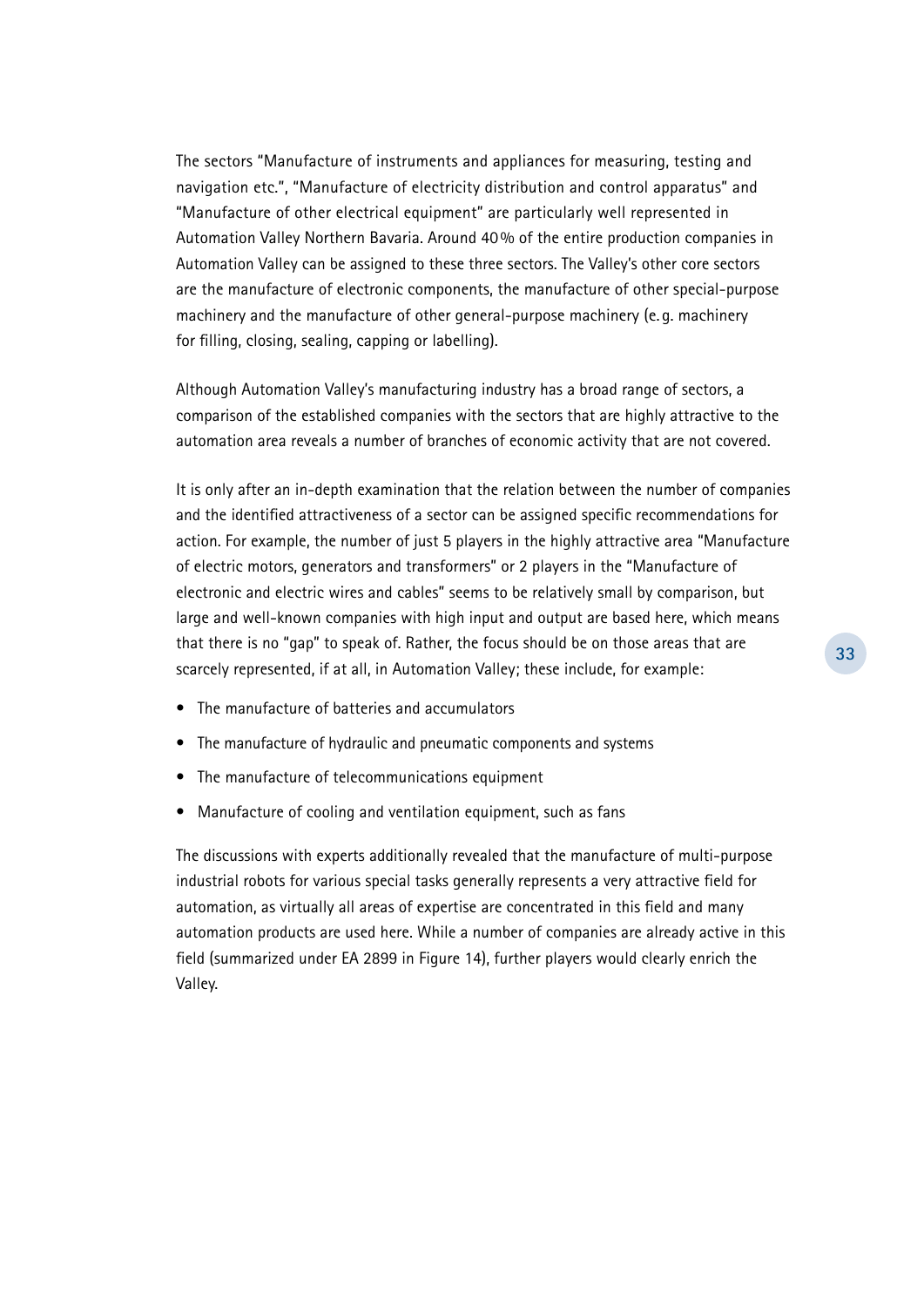#### **4.2.2 Services – the regional requirements are comprehensively covered**



Figure 15: Number of companies in Automation Valley Northern Bavaria by sector focus and evaluation of the attractiveness of sectors in the area of services Source: Fraunhofer SCS.

The sector focus in the area of services in Automation Valley is on programming activities. This includes, for example, the development of software for the automation industry. In second place, by number of active players, come engineering consultants. This includes, for example, the design of machinery, industrial processes and installations or the design of projects in the areas of electrical engineering and electronics, process engineering, mechanical engineering, manufacturing organization or system development. Close on its heels comes the sector "Information technology consultancy activities"; overall, it was possible to identify 25 companies in Automation Valley whose main or ancillary activity corresponds to classification of economic activities 6202.

In the course of the analysis, it was discovered that the service area is very well covered by member companies in Automation Valley. Those sectors that have a high attractiveness index are already suitably represented at the location. Potential that might arise is in the establishment of companies whose core activities comprise the computer-aided optimization and simulation of processes in the environment of Industry 4.0, the creation of man-machine interfaces and new software solutions in connection with artificial intelligence or the automation of intelligent behaviour.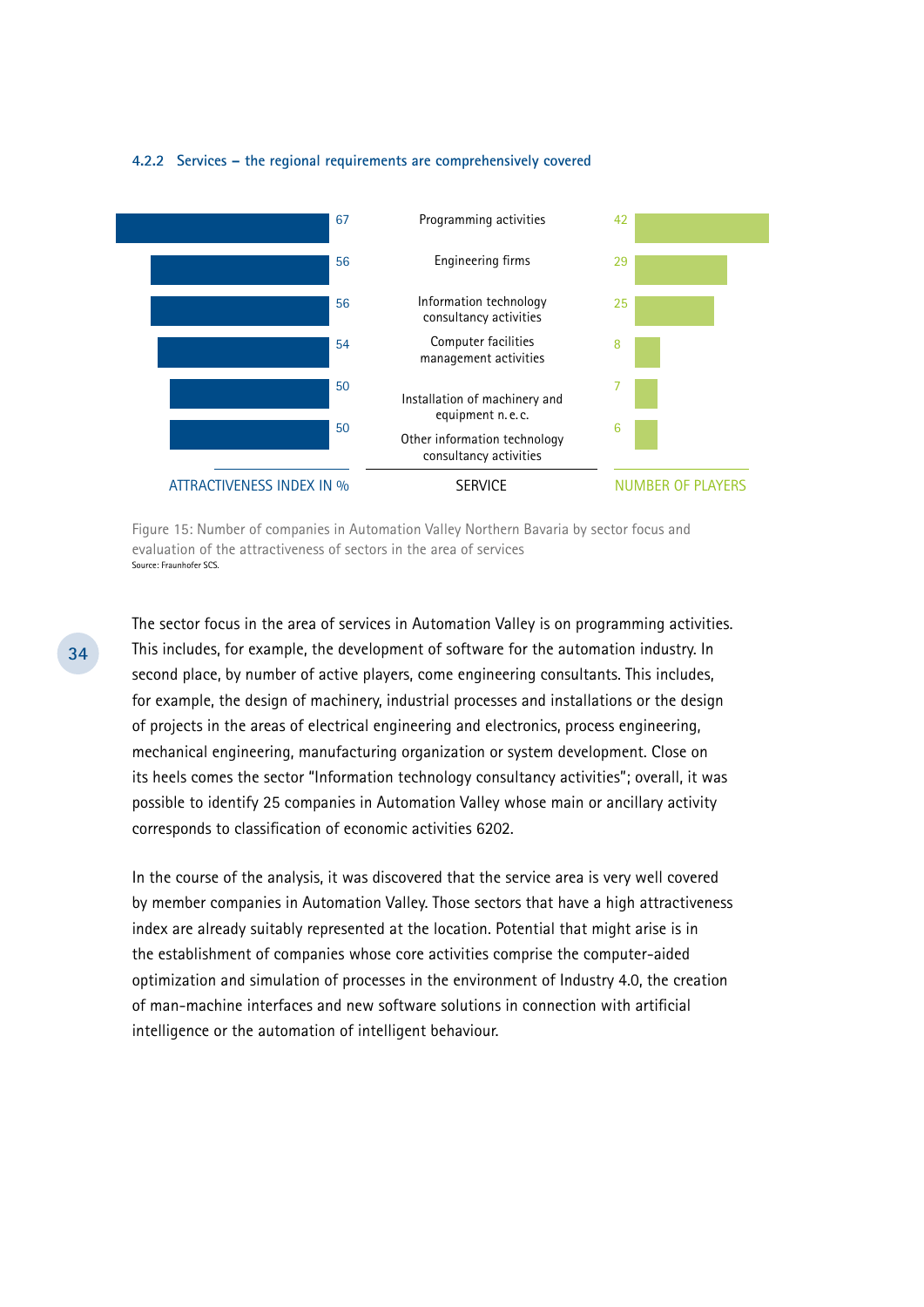#### **4.2.3 Trade – numerous specialists exist**



Figure 16: Number of companies in Automation Valley Northern Bavaria by sector focus and evaluation of the attractiveness of sectors in the area of trade

The wholesale trade in Automation Valley Northern Bavaria is well represented at the location, with a total of 43 companies; the company survey also revealed great satisfaction with provision at the location. "Wholesale of other machinery and equipment" is the most important activity here. A total of 15 companies could be assigned to this sector. It is followed by "Wholesale of photographic and optical goods, such as magnifying glasses or microscopes", and by "Agents for the sale of machinery".

"Wholesale of other equipment and supplies for machinery and industrial equipment", in particular, which is subsumed under EA code 4669, is closely related to the automation industry. Relevant sectors here, for example, are "Wholesale of production-line robots", "Wholesale of insulated electrical wires and cables", "Wholesale of other electrical material like electric motors und transformers, accumulators, batteries" and "Wholesale of electrical and electronic measuring, testing, regulating and controlling appliances". Even broader provision in this specific area could cover further requirements through local traders.

To summarize, any attempts to make further additions to Automation Valley Northern Bavaria should focus on companies from the manufacturing industry. Small, highly innovative service providers also constitute a sensible addition to the portfolio of companies, with the driving force behind the automation sector stemming precisely from the combination of production expertise and additional service expertise.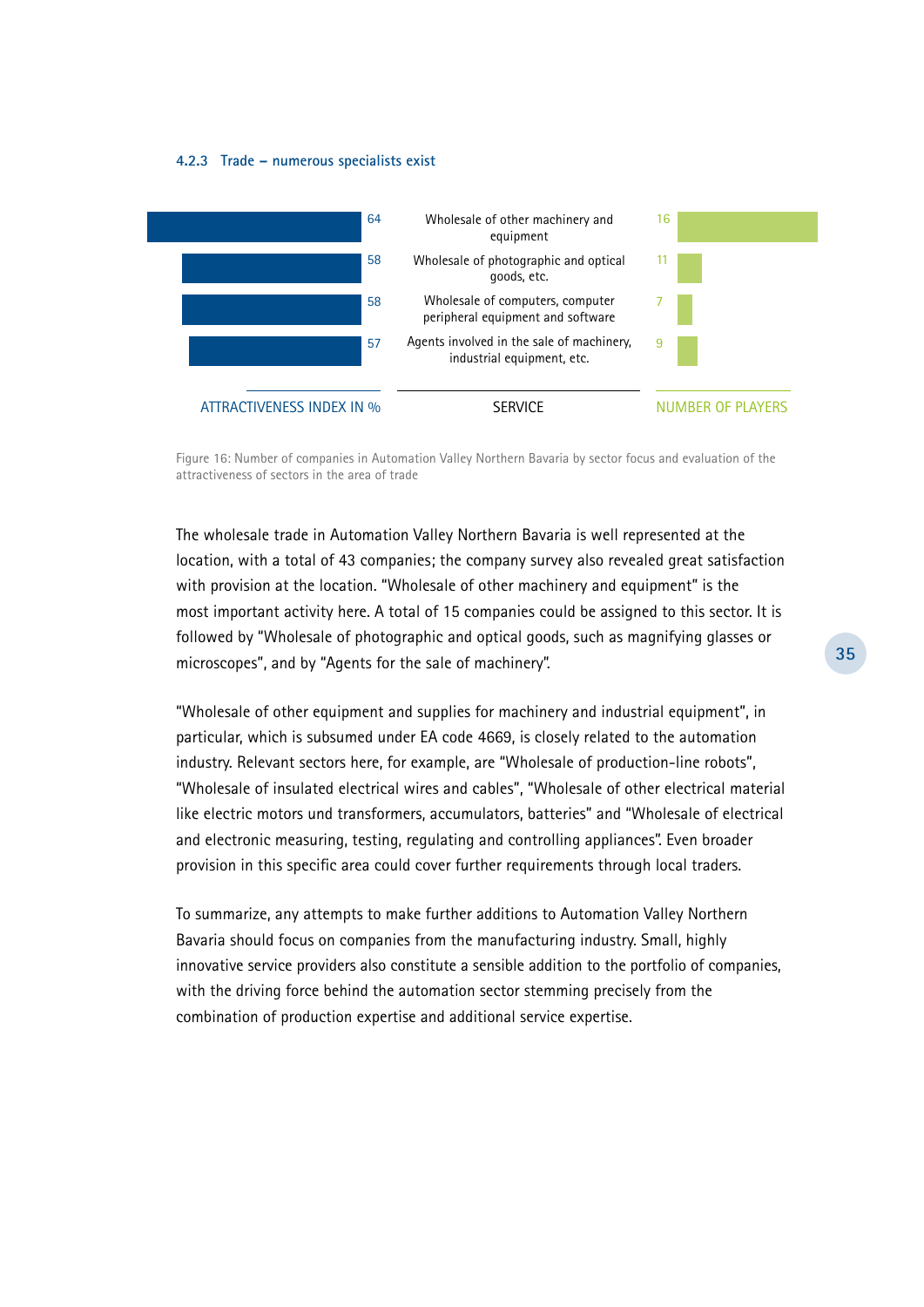# **5. Core Statements and Summary**

A combination of theoretical definitions and concepts, statistical data evaluation and indepth interviews with experts from the world of practice enabled the present study to show a more transparent picture of the structural peculiarities and interdependence of the regional automation industry. A good summary of the findings of the study can be provided in the form of statements by individual discussion partners:

#### **"It is scarcely possible to define the sector in one sentence"**

The automation industry is characterized by high complexity and broad sector interdependence. It is not possible to provide a discriminating definition using statistical classifications; nor is this constructive. Rather, "automation" refers to an interdisciplinary industry that facilitates the autonomous function of products and processes and combines a plethora of players from different economic fields.

#### **"Trust and flexibility grow with long-term bonds"**

The collaboration between individual partners in the automation sector's value network is based on long-standing co-operative ventures. Product quality and reliability are the crucial factors; price, while important, is secondary by comparison.

#### **"Sales sell the 1st system, service the 2nd"**

Services already constitute an important component of the automation industry. This component is expected to continue to grow, and the willingness to pay for services will increase. Against the background of the mega trend of Industry 4.0, deeper integration of services with products can be expected, which will act as a catalyst for the automation industry.

#### **"The Valley acts as a contacts forum, a facilitator and a generator of ideas"**

The network function of Automation Valley Northern Bavaria is perceived and appreciated by the member companies; the colourful mix of companies with widely different orientations and sizes is particularly welcomed.

#### **"Although Automation Valley has external appeal, it does not have a clear image"**

The contacts persons find it difficult to draw a distinction between Automation Valley and the "Mechatronics and Automation Cluster". Strengthening the profile/ image can ensure better recognition value. Up to now, it has not been Automation Valley's international recognition value, but mainly the names of large companies that attract customers to the region.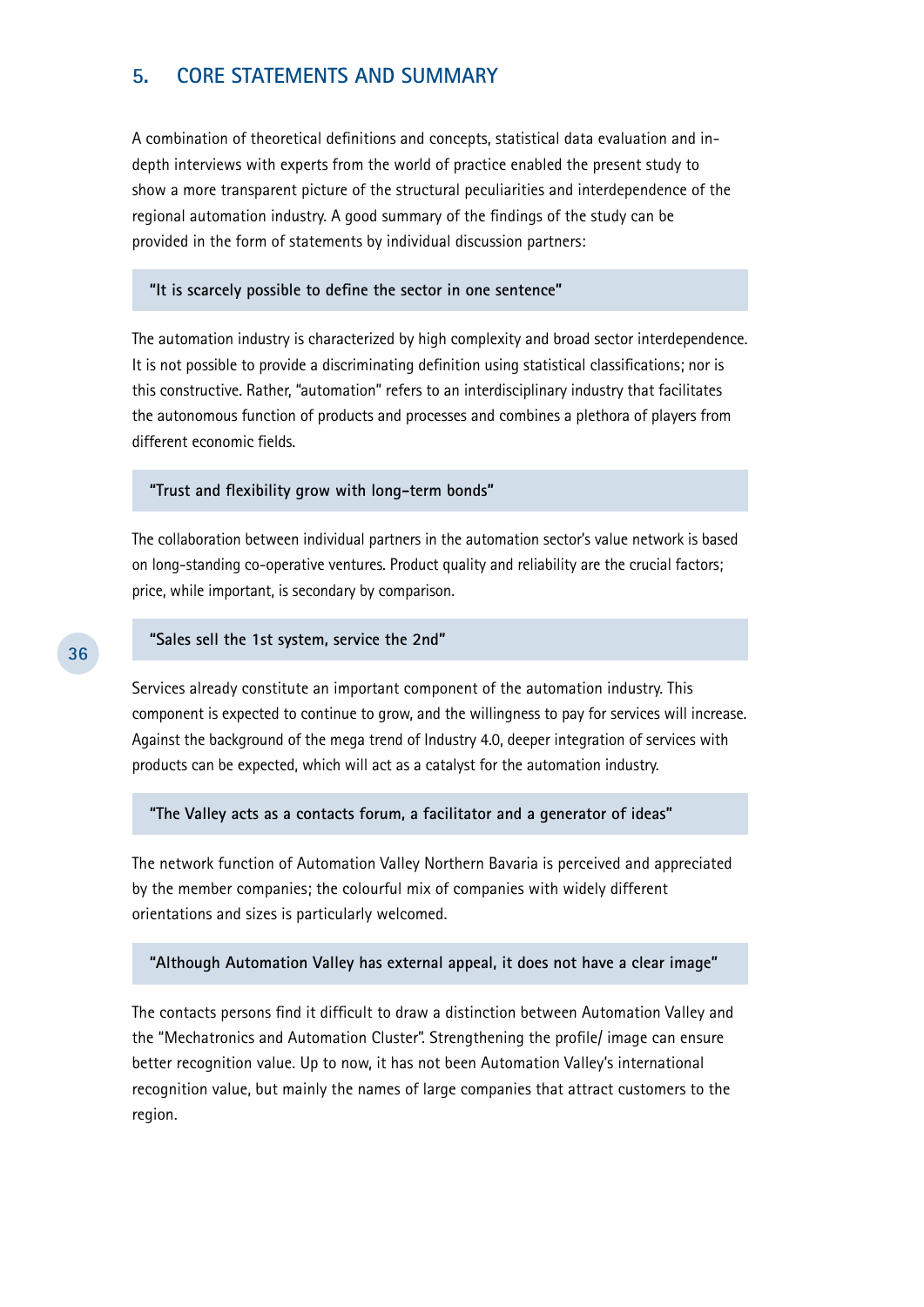#### **"We actually have everything we need"**

The companies interviewed do not see any acute "gaps" in the value chain, either in terms of suppliers or special know-how. It was possible, however, to methodically identify a number of sectors that, owing to their high similarity with automation and their expertise that does not as yet exist in the network, could make sensible additions to Automation Valley Northern Bavaria. These include, in particular, companies from the areas "Manufacture of batteries and accumulators", "Manufacture of hydraulic and pneumatic components and systems", "Manufacture of telecommunications equipment" as well as "Manufacture of cooling and ventilation equipment". On the service side, particularly innovative players from the areas of artificial intelligence and man-machine interfaces represent a sensible addition.

#### **"Promotion of new talent can be expanded"**

The acquisition of new skilled labour is identified as a potential obstacle in the way of further expansion of the automation area. SMEs, in particular, which support a large part of Automation Valley, fear a visibility problem in relation to the established global players in the region. Closer collaboration with schools and universities as well as greater awareness of the automation area should be promoted so as to continue to be able to act successfully in this market environment.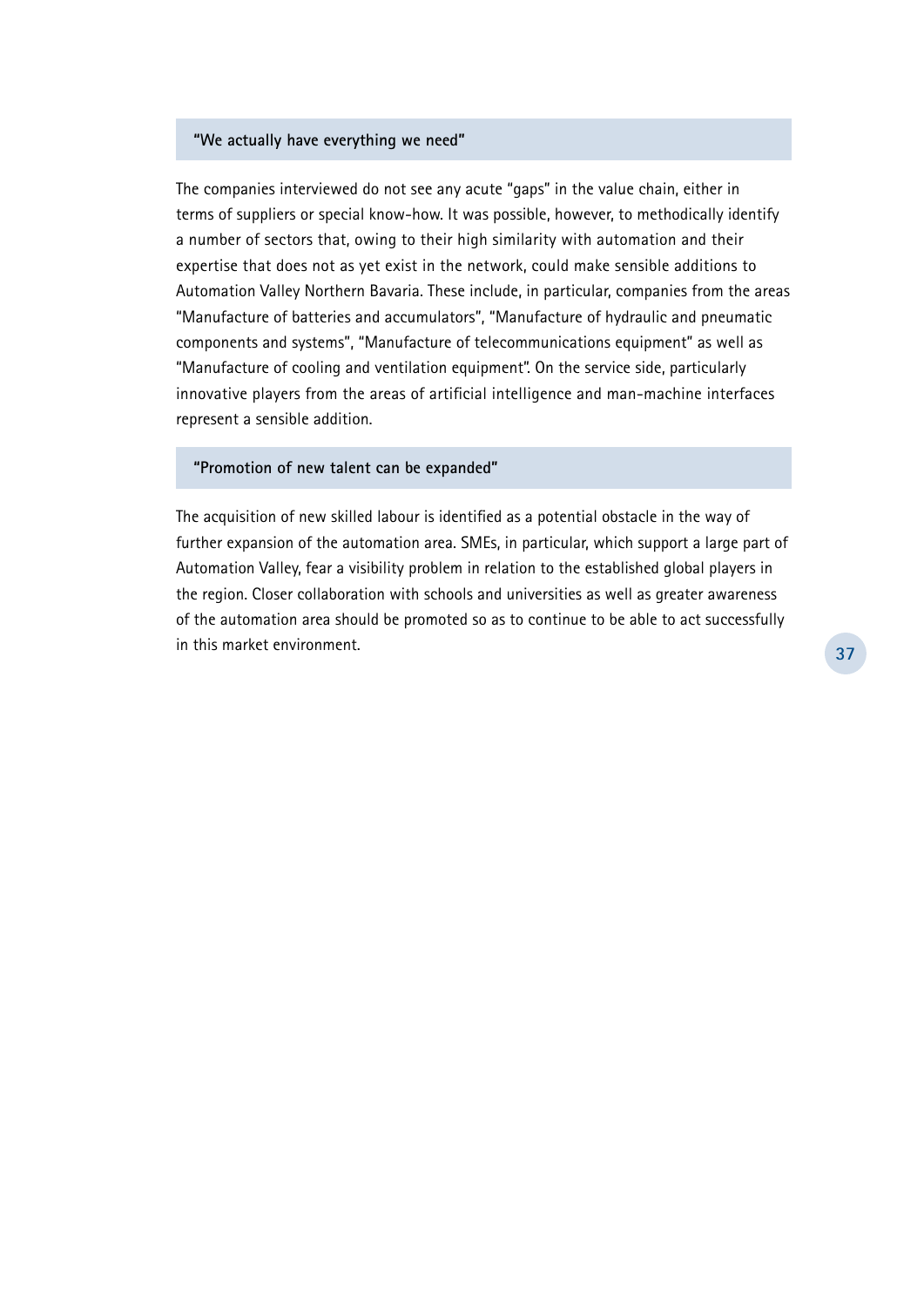# **6. List of References**

**Baines, T. S., Lightfoot, H. W., Benedettini, O., & Kay, J. M. (2009):** The servitization of manufacturing: A review of literature and reflection on future challenges. Journal of Manufacturing Technology Management, 20(5), 547–567, doi:10.1108/17410380910960984.

**Bonnemeier, S. (2009):** Wertschaffung und Wertaneignung als Erfolgsfaktoren von Lösungsanbietern: Eine Konzeptionelle und Empirische Untersuchung Organisationaler Kompetenzen. Gabler Verlag, Wiesbaden.

**Kegel, G. (2012):** ZVEI-Fachverband Automation, Pressekonferenz zur HANNOVER MESSE 2012, 24 April 2012, Hannover.

**Klaus, P. (2008):** Logistik – Flow Management. Nürnberger Logistik-Arbeitspapier No. 8, As of December 2008, Nuremberg.

**Neely, A. (2007):** The servitization of manufacturing: An analysis of global trends. 14th European Operations Management Association Conference, 1–10.

**Reichert, O. (2007):** Maschinenbau in der Region Stuttgart. Stuttgart.

**Stevens, E. (2004):** New service development through the lens of organisational learning: evidence from longitudinal case studies. Journal of Business Research, 57(10), 1074–1084, doi:10.1016/S0148-2963(03)00003-1.

**Vandermerwe, S., & Rada, J. (1988):** Servitization of business: Adding value by adding services. European Management Journal, 6(4), 314-324, retrieved from http://www.sciencedirect.com/science/article/pii/0263237388900333.

**VDI Verein Deutscher Ingenieure e. V. (2009):** Automation 2020 – Bedeutung und Entwicklung der Automation bis zum Jahr 2020, Thesen und Handlungsfelder, Juni 2009, Düsseldorf.

**Verma, R., Fitzsimmons, J., Heineke, J., & Davis, M. (2002):** New issues and opportunities in service design research. Journal of Operations Management, 20(2), 117–120, doi:10.1016/ S0272-6963(01)00089-4.

**Vieweg, H.-G. (2001):** Der mittelständische Maschinenbau am Standort Deutschland – Chancen und Risiken im Zeitalter der Globalisierung und "New Economy.", München.

**Woisetschläger, D., Backhaus, C., & Michaelis, M. (2009):** Solution Selling: Wie der Wandel zum Lösungsanbieter gelingt, Systematische Gestaltung von Leistungen und Prozessen in KMU, 57.

**Ziesemer, M. (2009):** Marktinformationen und Trends aus der Prozessautomation, Vortrag Wirtschaftspressekonferenz zur ACHEMA, 01. April 2009, Frankfurt/Main.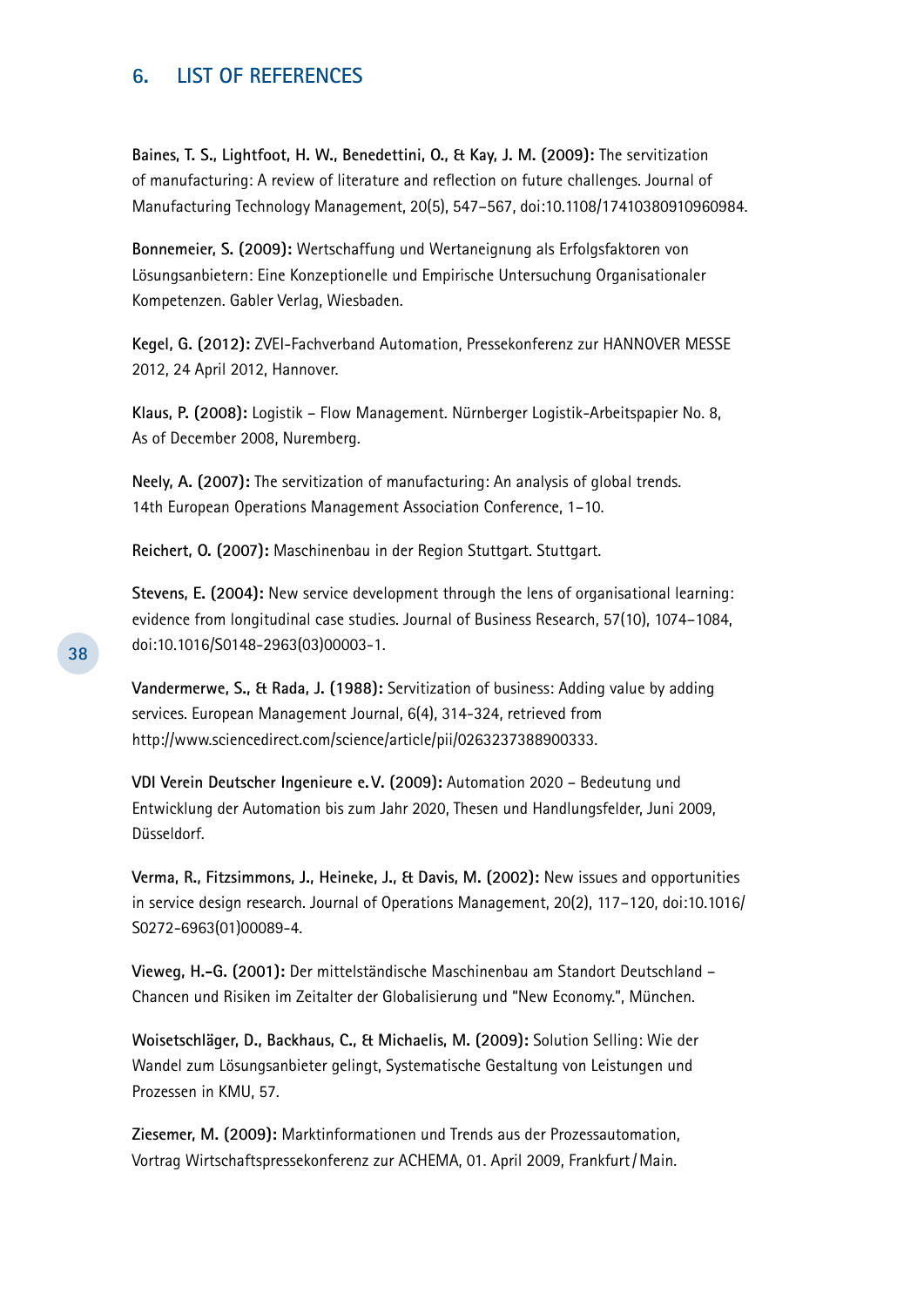#### **Imprint**

**Publisher:** IHK Nürnberg für Mittelfranken Ulmenstraße 52 90443 Nürnberg Tel. +49(0)911 /1335-335 Fax: +49(0)911 /1335-15 0335 E-Mail: info@nuernberg.ihk.de www.ihk-nuernberg.de

**Person in charge:**  Dr. Udo Raab

**Editor:**  Dr. Maike Müller-Klier

**Study design and realisation:**  Fraunhofer-Arbeitsgruppe für Supply Chain Services SCS Nordostpark 93 90411 Nürnberg

**Layout:**  KonzeptQuartier® GmbH Schwabacher Straße 261 90763 Fürth www.konzeptquartier.de